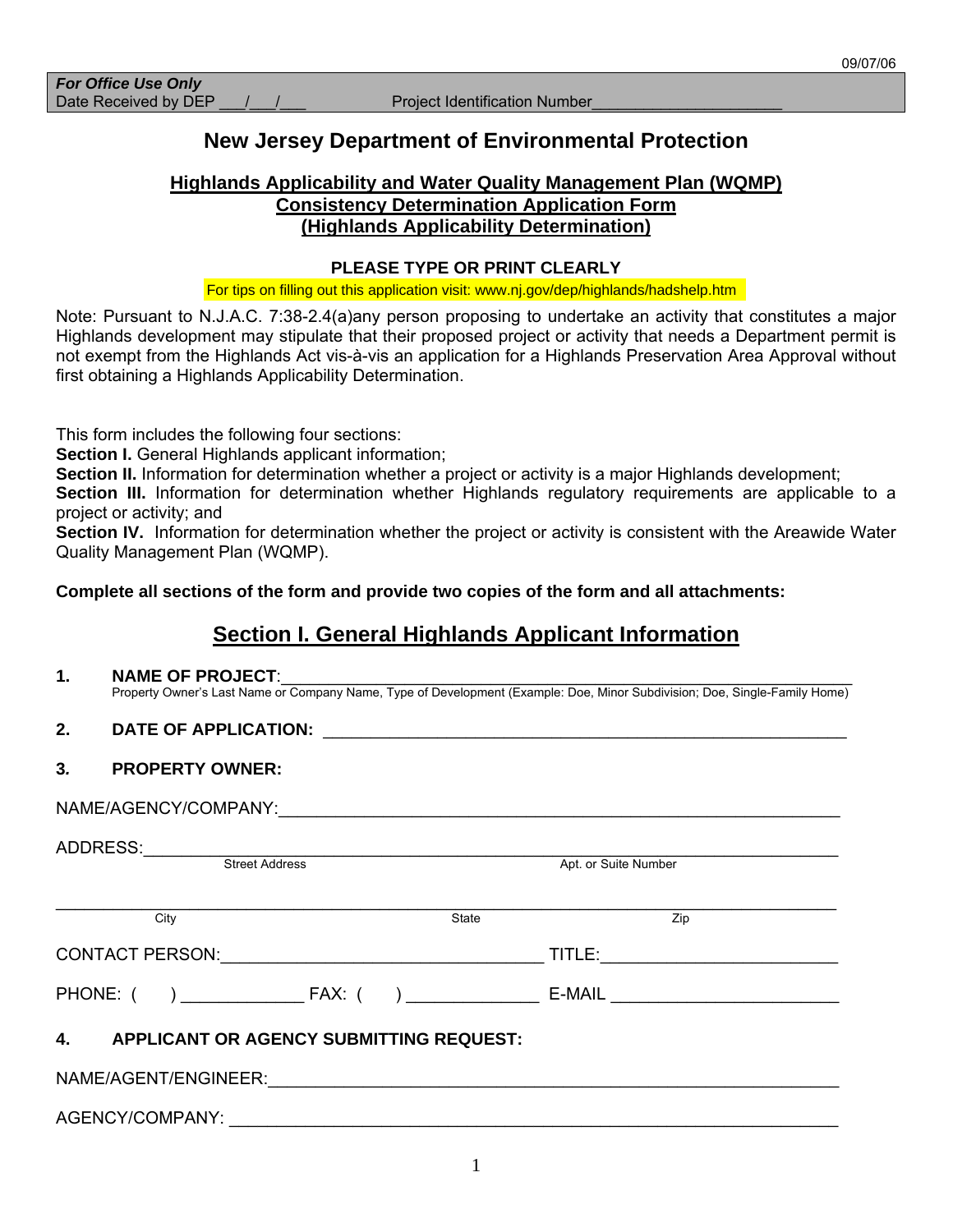| ADDRESS:                                                                                                        |                       |                      |                                                                                |  |  |
|-----------------------------------------------------------------------------------------------------------------|-----------------------|----------------------|--------------------------------------------------------------------------------|--|--|
|                                                                                                                 | <b>Street Address</b> | Apt. or Suite Number |                                                                                |  |  |
|                                                                                                                 |                       |                      |                                                                                |  |  |
| City                                                                                                            |                       | <b>State</b>         | Zip                                                                            |  |  |
| PHONE: ( ) FAX: ( )                                                                                             |                       |                      | E-MAIL <u>__________________________</u>                                       |  |  |
| CONTACT PERSON: And All Andrews And All Andrews And All Andrews And All Andrews And All Andrews And All Andrews |                       |                      | TITLE:                                                                         |  |  |
| PHONE: (<br>$\overline{a}$                                                                                      | FAX: (                | $\mathbf{I}$         | E-MAIL<br><u> 1986 - John Stein, Amerikaans en beskriuw om de Fryske komme</u> |  |  |

- **5. APPLICATION FEE:** There is no fee for applications submitted by the New Jersey Department of Transportation. A fee of \$100.00 for individual applicants proposing improvements costing \$100,000 or less; municipalities; or applicants seeking a determination based on receipt of a woodland management plan or a determination if an agricultural or horticultural activity is not regulated as a major Highlands development and \$750.00 for all other applicants, paid as follows:
	- $\Box$  The fee shall be paid by personal check, certified check, attorney check, government purchase order, or money order;
	- The fee shall be made payable to "**Treasurer, State of New Jersey**";
	- $\Box$  Each check, purchase order, or money order must be marked with the name of the applicant, and
	- $\Box$  Each check, purchase order, or money order must indicate that the fee is for a Highlands Applicability Determination.

The total project or activity cost for this application is \$

# **6. LOCATION OF PROJECT:**

| А. |                                                                                                                                            |
|----|--------------------------------------------------------------------------------------------------------------------------------------------|
| B. |                                                                                                                                            |
| C. |                                                                                                                                            |
|    |                                                                                                                                            |
|    | E. ADDRESS OF PROJECT LOCATION: And All Annual Account of ADDRESS OF PROJECT LOCATION:                                                     |
|    |                                                                                                                                            |
|    | G. STATE PLANE COORDINATES OF CENTER OF DEVELOPMENT AREA<br>(See item number 7 below for information on obtaining state plane coordinates) |
|    | H. WATER QUALITY MANAGEMENT PLAN: University Accounts and Accounts and Accounts and Accounts and Accounts and                              |
|    | <b>WATERSHED MANAGEMENT AREA:</b>                                                                                                          |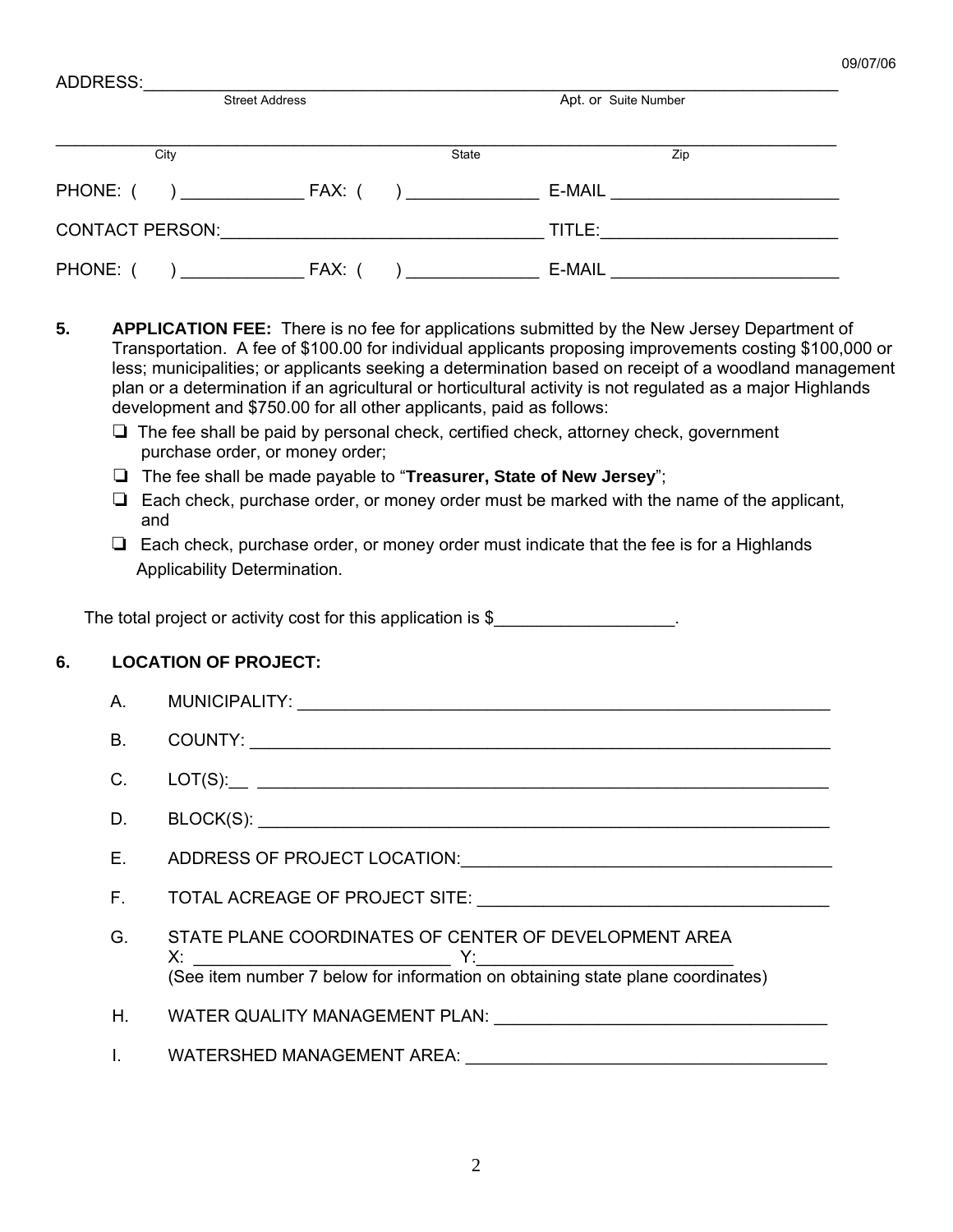# **7. ADDITIONAL REQUIREMENTS:**

- $\Box$  Municipal Tax Map(s) delineating the project site by Lot(s) and Block(s); and
- $\Box$  A copy of a USGS Quad map or portion thereof (1:24,000 scale, include title-name of Quad), with the project site boundaries clearly delineated.

 GIS coverage and the State Plane coordinates for a point at the approximate center of the site. Please use NAD 1983. The accuracy of these coordinates should be within 50 feet of the actual point. For assistance in determining the State Plane coordinates for a site, contact the Department's Geographic Information (GIS) Office at (609) 777-0672 or see the iMAP webpage at nj.gov/dep/gis/depsplash.htm.

(NOTE: a disk containing the USGS Quad map information recorded in a digital GIS format at a minimum scale of 1:12,000 may be submitted in lieu of a hard copy)

\_\_\_\_\_\_\_\_\_\_\_\_\_\_\_\_\_\_\_\_\_\_\_\_\_\_\_\_\_\_\_\_\_\_\_\_\_\_\_\_\_\_\_\_\_\_\_\_\_\_\_\_\_\_\_\_\_\_\_\_\_\_\_\_\_\_\_\_\_\_\_\_\_\_\_\_\_\_\_\_\_\_ \_\_\_\_\_\_\_\_\_\_\_\_\_\_\_\_\_\_\_\_\_\_\_\_\_\_\_\_\_\_\_\_\_\_\_\_\_\_\_\_\_\_\_\_\_\_\_\_\_\_\_\_\_\_\_\_\_\_\_\_\_\_\_\_\_\_\_\_\_\_\_\_\_\_\_\_\_\_\_\_\_\_ \_\_\_\_\_\_\_\_\_\_\_\_\_\_\_\_\_\_\_\_\_\_\_\_\_\_\_\_\_\_\_\_\_\_\_\_\_\_\_\_\_\_\_\_\_\_\_\_\_\_\_\_\_\_\_\_\_\_\_\_\_\_\_\_\_\_\_\_\_\_\_\_\_\_\_\_\_\_\_\_\_\_ \_\_\_\_\_\_\_\_\_\_\_\_\_\_\_\_\_\_\_\_\_\_\_\_\_\_\_\_\_\_\_\_\_\_\_\_\_\_\_\_\_\_\_\_\_\_\_\_\_\_\_\_\_\_\_\_\_\_\_\_\_\_\_\_\_\_\_\_\_\_\_\_\_\_\_\_\_\_\_\_\_\_ \_\_\_\_\_\_\_\_\_\_\_\_\_\_\_\_\_\_\_\_\_\_\_\_\_\_\_\_\_\_\_\_\_\_\_\_\_\_\_\_\_\_\_\_\_\_\_\_\_\_\_\_\_\_\_\_\_\_\_\_\_\_\_\_\_\_\_\_\_\_\_\_\_\_\_\_\_\_\_\_\_\_ \_\_\_\_\_\_\_\_\_\_\_\_\_\_\_\_\_\_\_\_\_\_\_\_\_\_\_\_\_\_\_\_\_\_\_\_\_\_\_\_\_\_\_\_\_\_\_\_\_\_\_\_\_\_\_\_\_\_\_\_\_\_\_\_\_\_\_\_\_\_\_\_\_\_\_\_\_\_\_\_\_\_ \_\_\_\_\_\_\_\_\_\_\_\_\_\_\_\_\_\_\_\_\_\_\_\_\_\_\_\_\_\_\_\_\_\_\_\_\_\_\_\_\_\_\_\_\_\_\_\_\_\_\_\_\_\_\_\_\_\_\_\_\_\_\_\_\_\_\_\_\_\_\_\_\_\_\_\_\_\_\_\_\_\_ \_\_\_\_\_\_\_\_\_\_\_\_\_\_\_\_\_\_\_\_\_\_\_\_\_\_\_\_\_\_\_\_\_\_\_\_\_\_\_\_\_\_\_\_\_\_\_\_\_\_\_\_\_\_\_\_\_\_\_\_\_\_\_\_\_\_\_\_\_\_\_\_\_\_\_\_\_\_\_\_\_\_

# **8. DESCRIPTION OF PROJECT/ACTIVITY:**

## **PROVIDE A NARRATIVE DESCRIPTION OF THE PROPOSED PROJECT OR ACTIVITY:**

(Attach additional pages if necessary)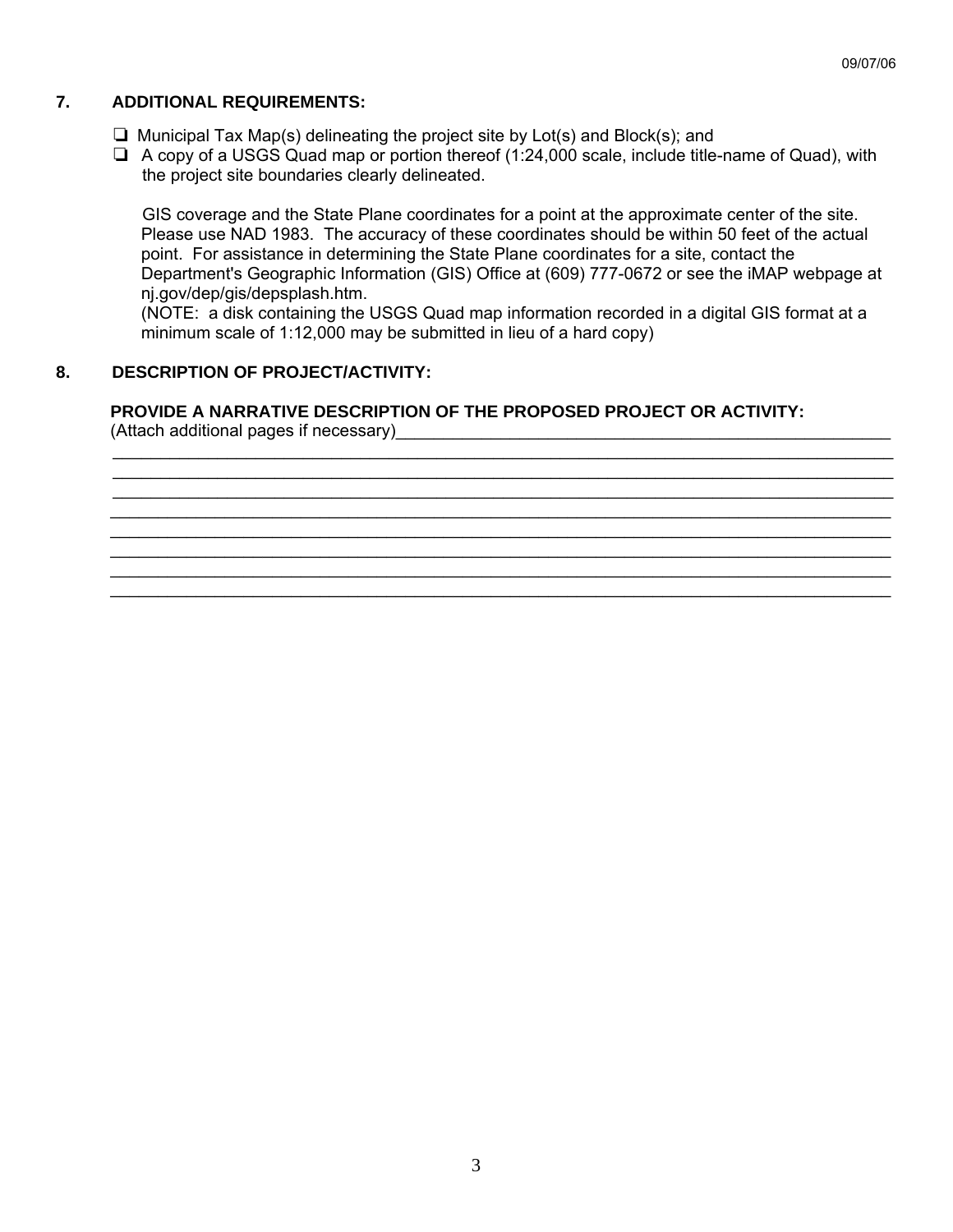# **Highlands Applicability and Water Quality Management Plan (WQMP) Consistency Determination Application Form (Highlands Applicability Determination)**

# **Section II. Highlands Major Development Determination**

Determination as a major Highlands development located within the Highlands Preservation Area will institute specific design and performance standards. Please provide all of the following:

### **1. Site Plan(s) certified by a licensed New Jersey Professional Engineer that clearly detail the following (FOR APPLICABLE PROJECT/ACTIVITIES):**

- All proposed site improvements
- Total area of disturbance, existing and proposed—include supporting area calculation
- A metes and bounds disturbance area delineation description
- Total area of existing impervious surface at the site<br>Total area of nermanent impervious cover to be gene
- Total area of permanent impervious cover to be generated by the project—include supporting area calculation
- Delineation of all forest on the site—if forest area is being disturbed, include area calculation for the disturbed portion(s)
- A copy of the official proof of filing for the Site Plan(s) or Subdivision Plat(s) (this includes a county signature and stamp)
- **2.** Proof that the public notice requirements below have been met. To prove that a document has been sent to a person, submit either the white postal receipt bearing the recipient's name, address, the date material was sent by certified mail and the cost to the sender, or the green certified mail return receipt card. If a project is located in more than one municipality or county, the notice requirements below must be met for each municipality and county in which the site is located.
	- Proof that the municipal clerk and the Highlands Council were sent a copy of the entire application and supporting documentation submitted to the Department; and
	- **Proof that a completed copy of the notice letter (see Attachment A) was sent to:** 
		- 1) The Municipal Environmental Commission (if one exists);
		- 2) The Municipal Planning Board;
		- 3) The Municipal Construction Official;
		- 4) The County Planning Board; and
		- 5) The County Environmental Commission (if one exists).
- **3.** Is the project considered a Capital Improvement pursuant to The Highlands Water Protection and Planning Act, N.J.S.A. 13:20-1 et seq.?
	- $\Box$  No  $\Box$  Yes
- **4.** Is the project proposed solely for Agricultural or Horticultural purposes pursuant to N.J.A.C. 7:38-1.4?
	- $\Box$  No  $\Box$  Yes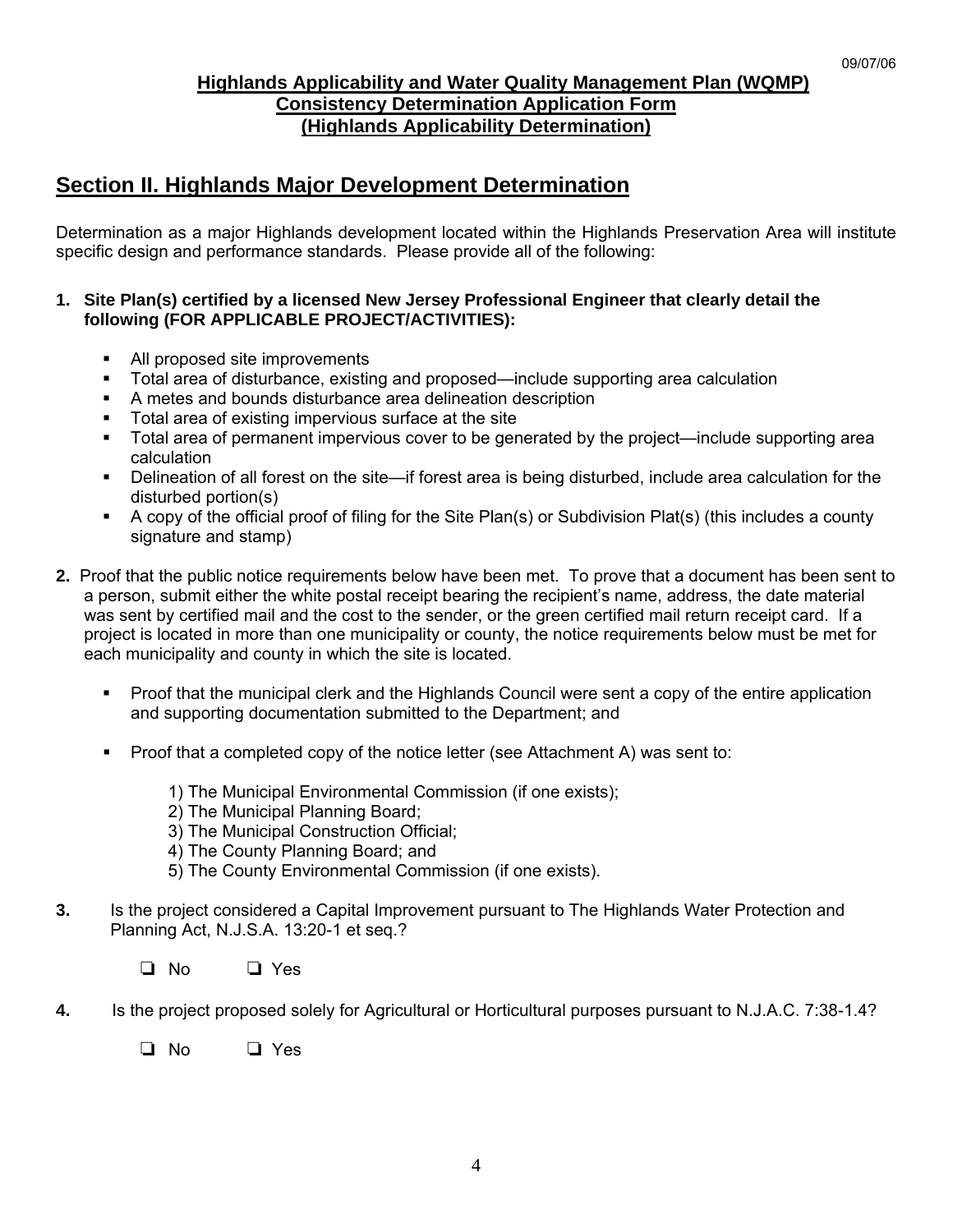## **5. DEPARTMENT PERMITS REQUIRED** (Check all that apply)**:**

- $\Box$  Water Allocation  $\Box$  Water Main Extension  $\Box$  Freshwater Wetlands
- $\Box$  Flood Hazard Control Area  $\Box$  50 or More Realty Improvements (residential)
- $\Box$  Sewer Extension (TWA)  $\Box$  Other type of Treatment Works Approval
- $\Box$  New NJPDES DSW  $\Box$  Modification to NJPDES DSW  $\Box$  Expansion/Re-rating NJPDES DSW
- $\square$  New NJPDES DGW  $\square$  Modification to NJPDES DGW  $\square$  Expansion/Re-rating NJPDES DGW
- $\Box$  New NJPDES SIU  $\Box$  Modification to NJPDES SIU

## R **No Department permits are required**

**NOTE HERE which, if any, of the above permits have already been received:**

 $\overline{\phantom{a}}$  ,  $\overline{\phantom{a}}$  ,  $\overline{\phantom{a}}$  ,  $\overline{\phantom{a}}$  ,  $\overline{\phantom{a}}$  ,  $\overline{\phantom{a}}$  ,  $\overline{\phantom{a}}$  ,  $\overline{\phantom{a}}$  ,  $\overline{\phantom{a}}$  ,  $\overline{\phantom{a}}$  ,  $\overline{\phantom{a}}$  ,  $\overline{\phantom{a}}$  ,  $\overline{\phantom{a}}$  ,  $\overline{\phantom{a}}$  ,  $\overline{\phantom{a}}$  ,  $\overline{\phantom{a}}$  $\overline{\phantom{a}}$  ,  $\overline{\phantom{a}}$  ,  $\overline{\phantom{a}}$  ,  $\overline{\phantom{a}}$  ,  $\overline{\phantom{a}}$  ,  $\overline{\phantom{a}}$  ,  $\overline{\phantom{a}}$  ,  $\overline{\phantom{a}}$  ,  $\overline{\phantom{a}}$  ,  $\overline{\phantom{a}}$  ,  $\overline{\phantom{a}}$  ,  $\overline{\phantom{a}}$  ,  $\overline{\phantom{a}}$  ,  $\overline{\phantom{a}}$  ,  $\overline{\phantom{a}}$  ,  $\overline{\phantom{a}}$  $\overline{\phantom{a}}$  ,  $\overline{\phantom{a}}$  ,  $\overline{\phantom{a}}$  ,  $\overline{\phantom{a}}$  ,  $\overline{\phantom{a}}$  ,  $\overline{\phantom{a}}$  ,  $\overline{\phantom{a}}$  ,  $\overline{\phantom{a}}$  ,  $\overline{\phantom{a}}$  ,  $\overline{\phantom{a}}$  ,  $\overline{\phantom{a}}$  ,  $\overline{\phantom{a}}$  ,  $\overline{\phantom{a}}$  ,  $\overline{\phantom{a}}$  ,  $\overline{\phantom{a}}$  ,  $\overline{\phantom{a}}$  $\overline{\phantom{a}}$  ,  $\overline{\phantom{a}}$  ,  $\overline{\phantom{a}}$  ,  $\overline{\phantom{a}}$  ,  $\overline{\phantom{a}}$  ,  $\overline{\phantom{a}}$  ,  $\overline{\phantom{a}}$  ,  $\overline{\phantom{a}}$  ,  $\overline{\phantom{a}}$  ,  $\overline{\phantom{a}}$  ,  $\overline{\phantom{a}}$  ,  $\overline{\phantom{a}}$  ,  $\overline{\phantom{a}}$  ,  $\overline{\phantom{a}}$  ,  $\overline{\phantom{a}}$  ,  $\overline{\phantom{a}}$  $\overline{\phantom{a}}$  ,  $\overline{\phantom{a}}$  ,  $\overline{\phantom{a}}$  ,  $\overline{\phantom{a}}$  ,  $\overline{\phantom{a}}$  ,  $\overline{\phantom{a}}$  ,  $\overline{\phantom{a}}$  ,  $\overline{\phantom{a}}$  ,  $\overline{\phantom{a}}$  ,  $\overline{\phantom{a}}$  ,  $\overline{\phantom{a}}$  ,  $\overline{\phantom{a}}$  ,  $\overline{\phantom{a}}$  ,  $\overline{\phantom{a}}$  ,  $\overline{\phantom{a}}$  ,  $\overline{\phantom{a}}$ 

**6. IS THE PROPOSAL REQUIRED AS PART OF AN ADMINISTRATIVE ORDER, COURT ORDER, NJDEP ADMINISTRATIVE CONSENT ORDER (ACO), OR A JUDICIAL CONSENT ORDER TO WHICH THE NJDEP IS A PARTY, FROM A STATE OR FEDERAL COURT?** 

 $\Box$  No  $\Box$  Yes, copy attached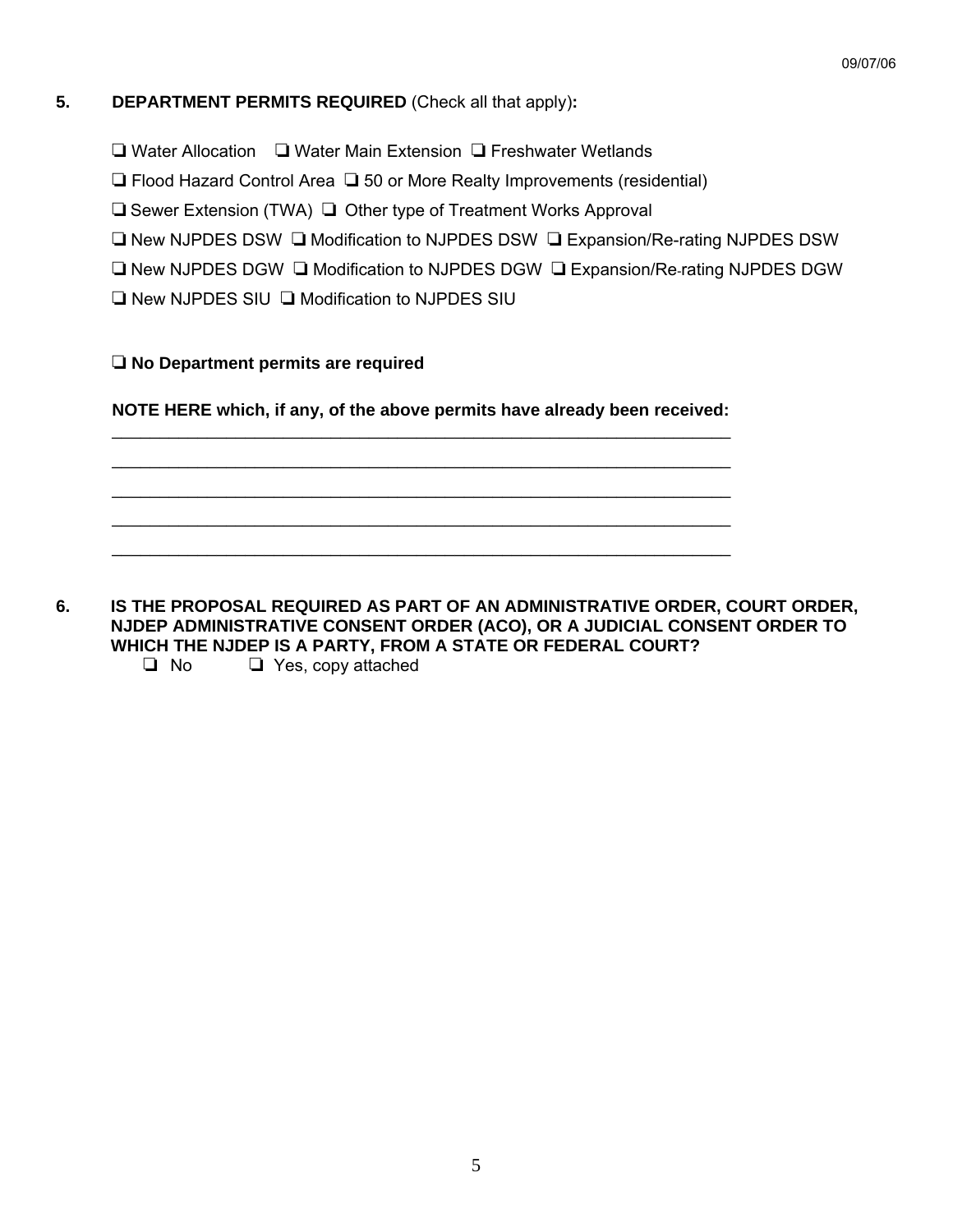# **Highlands Applicability and Water Quality Management Plan (WQMP) Consistency Determination Application Form (Highlands Applicability Determination)**

# **SECTION III—Highlands Preservation Area Regulatory Requirement Applicability Determination:**

This section of the application form is to be used to apply for a Highlands Applicability Determination letter for any of the following:

- All exemptions under N.J.S.A. 13:20-1et seq.
- All other activities not regulated by the Highlands Water Protection and Planning Act under N.J.S.A. 13:20-1 et seq.

**NOTE:** The person who signs the exemption request as the applicant must be the owner of the site, or a person with sufficient legal authority over the site to carry out all requirements of any authorization issued.

# **EXEMPTION APPLICATION REQUIREMENTS:**

In addition to the requirements of Section I and II above and Section IV below, to be deemed administratively complete, an application for a Highlands Applicability Determination letter of exemption from the requirements of the Highlands Water Protection and Planning Act must include the following information for the type of exemption being requested or the non-regulated activity, as listed below. Check off the box to the left of the exemption number for the type of exemption being requested:

- $\Box$  1. For an exemption for the construction of a single-family dwelling, for an individual's own use or the use of an immediate family member, the following information is required:
	- $\Box$  A copy of a deed, closing or settlement statement, title policy, tax record, mortgage statement or any other official document showing that the lot was legally owned by the applicant on or before August 10, 2004; or
	- $\Box$  If the applicant does not own the property, a copy of the binding contract of sale executed by the seller and the applicant on or before May 17, 2004 for the lot on which the house is to be constructed; and
	- $\Box$  An official document certifying that the single-family dwelling proposed for construction is intended for the applicants own use or the use of an immediate family member of the owner or buyer of the property identified in the certification by name and relationship to the applicant; and
	- $\Box$  A notarized statement, from the property owner, indicating that the property subject to the review has not been subdivided, merged, or in other ways had its lot lines adjusted subsequent to the date of the submitted deed; and
	- $\Box$  A land survey certified by a licensed New Jersey Professional Land Surveyor showing what currently exists on the lot.
- $\Box$  2. For an exemption for the construction of a single-family dwelling on a lot in existence on August 10, 2004, not for use by the owner or an immediate family member, provided that construction does not result in the ultimate disturbance of one or more acres or a cumulative increase in impervious surface by one-quarter acre or more the following information is required:
	- $\Box$  A copy of a recorded deed or plat, closing or settlement statement, title policy, tax record, mortgage statement or any other official document showing that the lot was created on or before August 10, 2004; and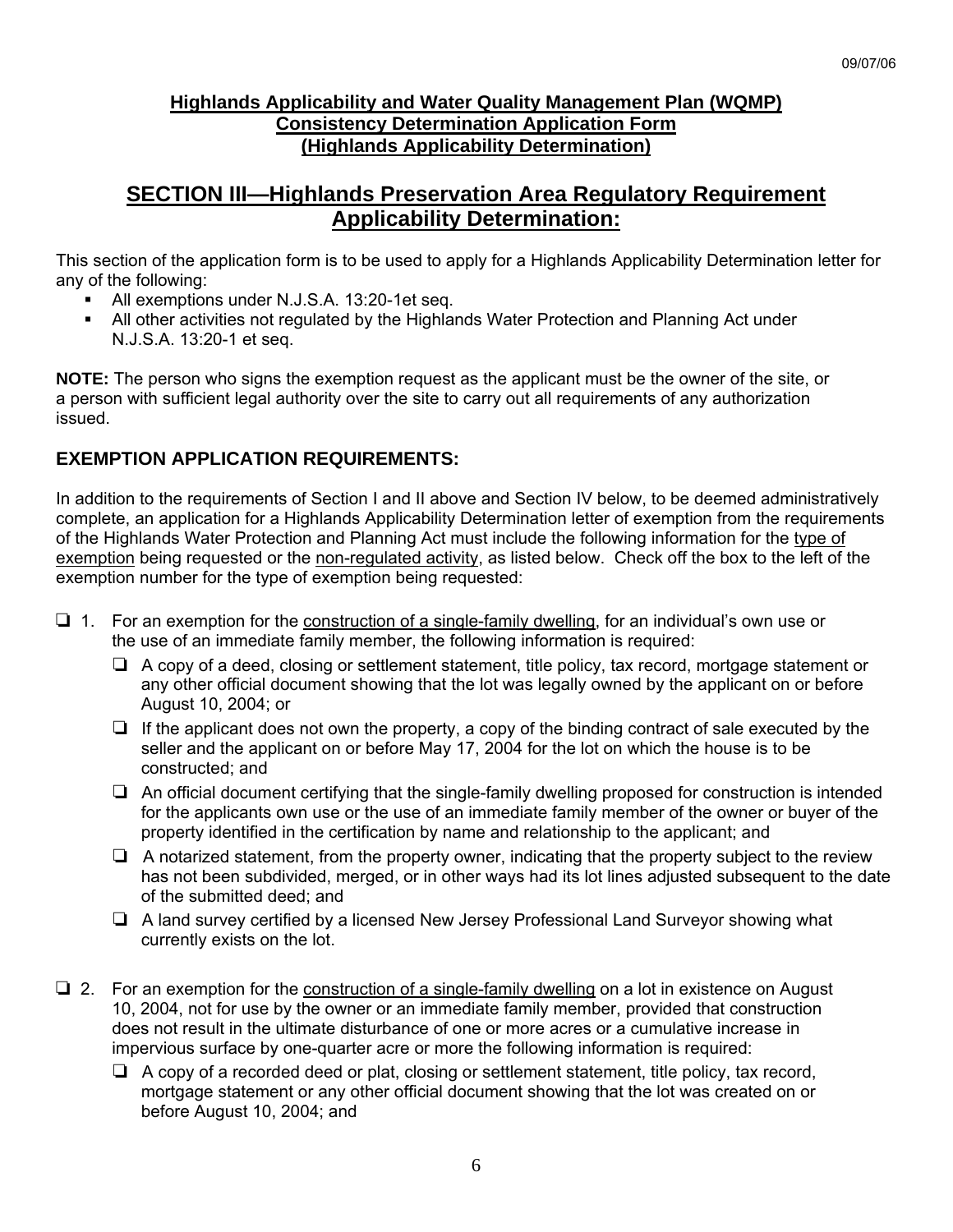- $\Box$  A notarized statement, from the property owner, indicating that the property subject to the review has not been subdivided, merged, or in other ways had its lot lines adjusted subsequent to the date of the submitted deed; and
- $\Box$  A land survey certified by a licensed New Jersey Professional Land Surveyor showing the proposed metes and bounds disturbance area delineation, along with a narrative description of that area; and

The metes and bounds disturbance area delineation is the total area of the site to be disturbed (which must be limited to less than 1 acre), including the proposed disturbance and the existing disturbance that is to remain. Existing disturbance beyond the allowable metes and bounds area must be demolished/restored and restricted from future disturbance including mowing, unless that area is exempted by virtue of being agriculture.

 $\Box$  A site plan certified by the appropriate licensed New Jersey Professional showing all existing development (distinguishing between what will be removed and what will remain) and proposed development, including all structures, grading, clearing, impervious surface that doesn't result in 0.25-acre or more, limits of disturbance that do not result in 1 acre or more, and the metes and bounds disturbance area delineation for the project.

Also include supporting calculated values for proposed impervious surfaces, proposed areas of disturbance, and areas of existing disturbance to be restored (if any).

(Note: If a conservation restriction is required as a condition of your applicability determination, you will be notified in your determination letter.)

- $\square$  3. For an exemption for the construction of a major Highlands development that has received certain municipal and state approvals on or before March 29, 2004, the following information is required:
	- $\Box$  A. A copy of a resolution by the local authority, granting one of the following approvals on or before March 29, 2004:
		- **Preliminary or final site plan approval;**
		- Preliminary or final subdivision approval, as applicable, where no subsequent site plan approval or proof of filing is required;
		- Minor subdivision approval where no subsequent site plan approval is required; or
		- A copy of a final municipal building or construction permit.
	- $\Box$  B. In addition to the information provided above, submit proof that the project has obtained at least one of the following DEP permits, if applicable to the proposed major Highlands development, on or before March 29, 2004:
		- A permit or certification pursuant to the Water Supply Management Act, N.J.S.A. 58:1A-1 et seq.;
		- A water extension permit or other approval or authorization pursuant to the Safe Drinking Water Act, N.J.S.A. 58:12A-1 et seq.;
		- A certification or other approval or authorization pursuant to the Realty Improvement Sewerage and Facilities Act (1954), N.J.S.A. 58:11-23 et seq.; or
		- A treatment works approval pursuant to the Water Pollution Control Act, N.J.S.A. 58:10A-1 et seq.
	- $\Box$  C. If none of the approvals at "B" above are required for the project or activity, submit proof that at least one of these following DEP permits has been obtained on or before March 29, 2004, if applicable to the proposed major Highlands development:
		- A permit or other approval or authorization issued pursuant to the Freshwater Wetlands Protection Act, N.J.S.A. 13:9B-1 et seq.; or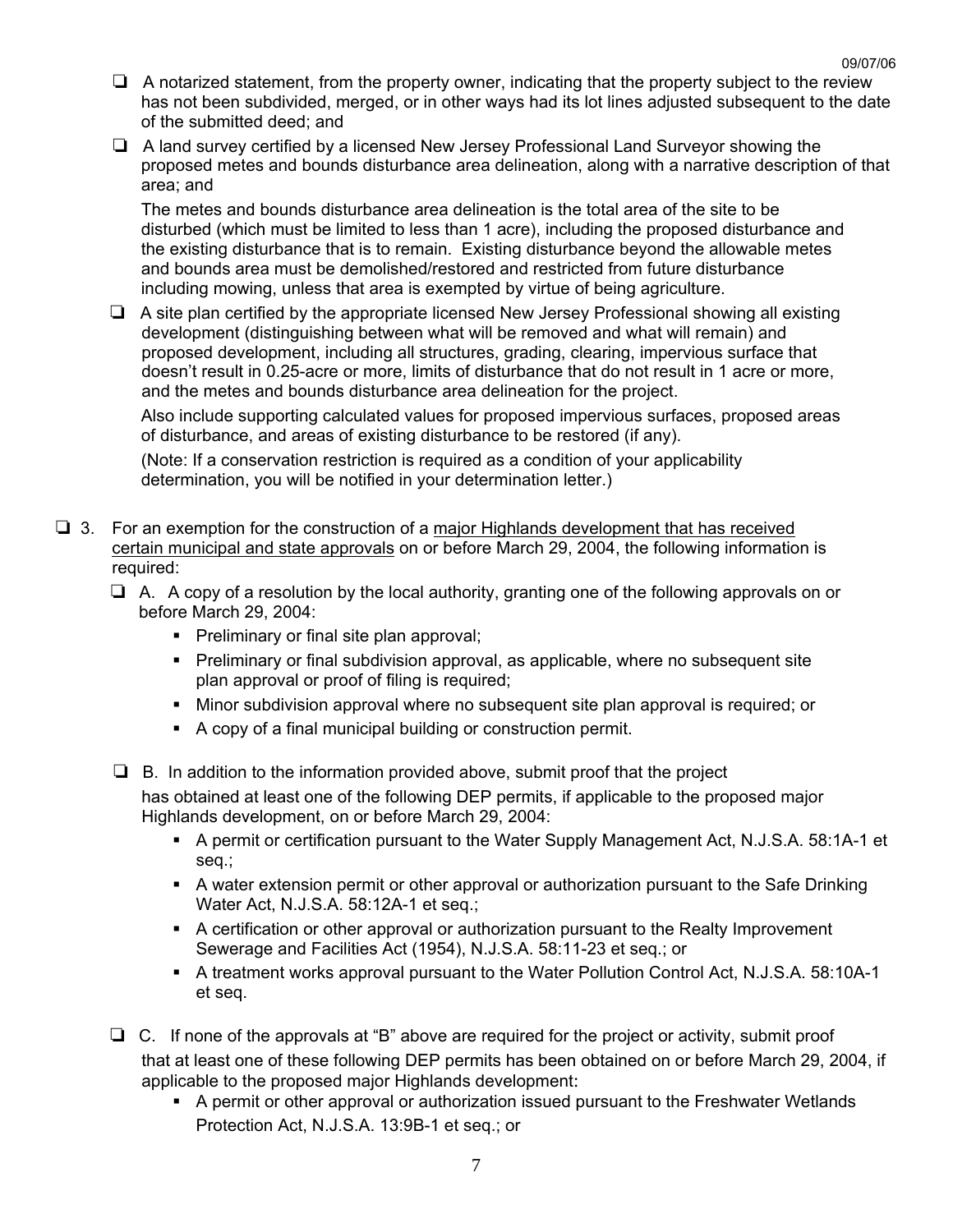- A permit or other approval or authorization issued pursuant to the Flood Hazard Area Control Act, N.J.S.A. 58:16A-50 et seq..
- $\square$  D. A folded copy of the preliminary site plan or subdivision plat. If the subdivision plat was not filed and the subdivision has expired then a copy of the resolution or a court order extending the subdivision approval prior to the date of its expiration.
- $\Box$  E. A copy of a letter from the local governing body, verifying that the use and zoning of the site have not changed since the approval specified in "A" above, and verifying that municipal approval is still valid, or verifying that the use and zoning have changed, but that the change does not do any of the following:
	- Require submittal of a new or amended application for the proposed project; or
	- Require approval of a new or amended application by local authorities.
- $\Box$  F. Any other information necessary to determine if the applicant is eligible for exemption under N.J.S.A. 13:20-1et seq.
- R 4*.* For an exemption for reconstruction of any building or structure for any reason within 125% of the footprint of the lawfully existing impervious surfaces on the site, provided that the reconstruction does not increase the lawfully existing impervious surface by one-quarter acre or more, the following information is required:
	- $\Box$  A site plan certified by the appropriate licensed New Jersey Professional showing all existing impervious surfaces, including all structures, grading, clearing, impervious surface and limits of disturbance, existing on the site on August 10, 2004; and all proposed development including all structures, impervious surfaces, clearing limits, and limits of disturbance, including grading. Also include supporting calculated values for existing and proposed impervious surfaces for the project/activity;
	- $\Box$  A land survey certified by a licensed New Jersey Professional Land Surveyor showing all existing impervious surface, including all structures, grading, clearing, impervious surface and disturbance limits, existing on the site on August 10, 2004; and
	- $\Box$  Photographs keyed to the site plan; and
	- $\Box$  A copy of any official documentation indicating the original date of construction of the building or structure or otherwise establishing the lawfulness of existing impervious surfaces (for example: a construction permit with the approved construction plan issued by a municipal official).
- $\Box$  5. For an exemption for improvement(s) to a legally existing single-family dwelling in existence on August 10, 2004, including but not limited to an addition, garage, shed, driveway, porch, deck, patio, swimming pool, or septic system where that improvement shall maintain the use as a single-family dwelling and does not permit use of the structure as a multiple dwelling unit, the following information is required:
	- $\Box$  A copy of any official documentation proving the single-family dwelling was in existence on August 10, 2004;
	- $\Box$  A certification from the municipal clerk that the municipality considers the dwelling lawfully constructed and occupied;
	- $\Box$  A description of the proposed improvement; and
	- $\Box$  A certification from the applicant that the property and all improvements will continue to be used for single-family dwelling purposes.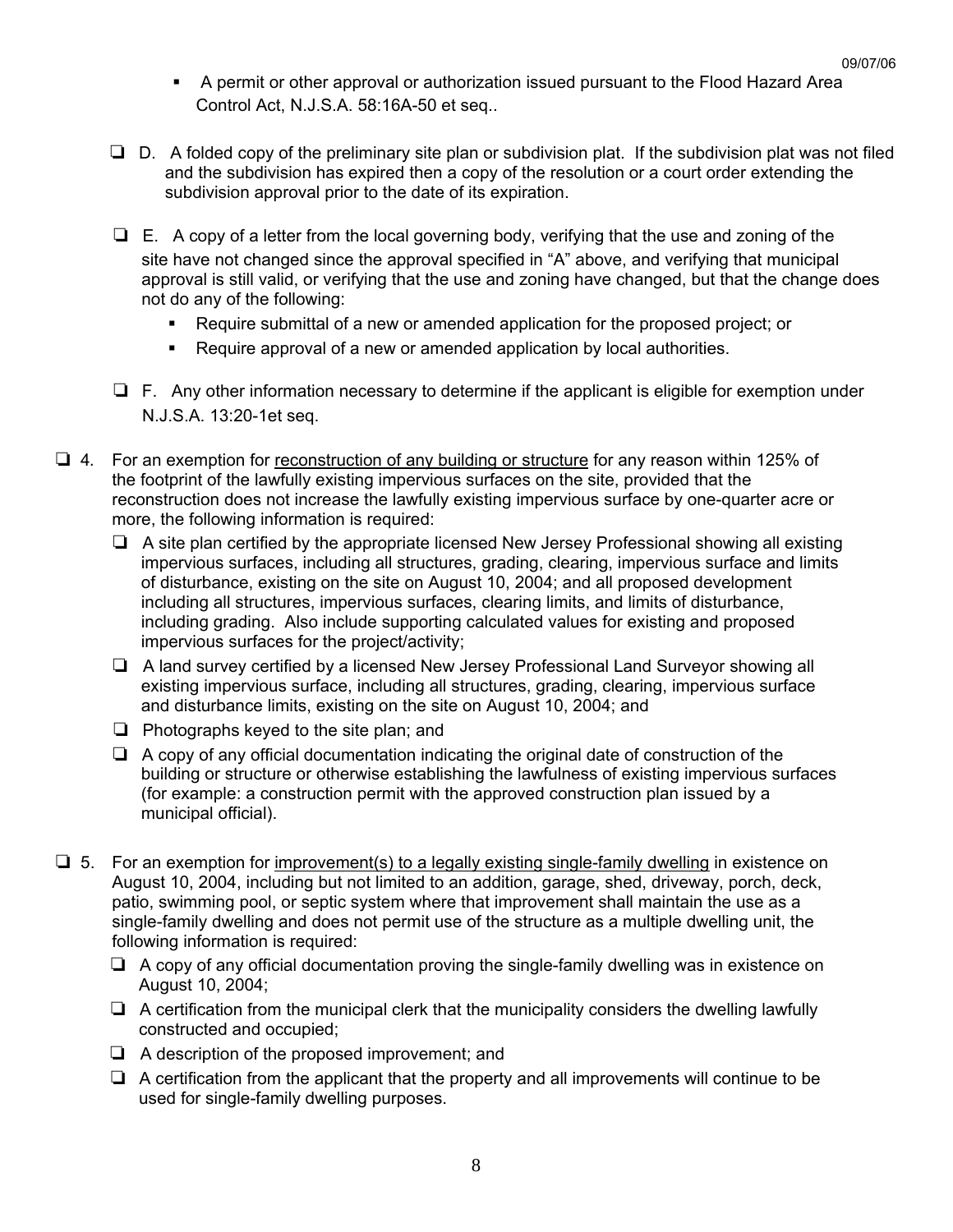- $\Box$  6. For an exemption for any improvement, for non-residential purposes, to a place of worship owned by a non-profit entity, society or association, or association organized primarily for religious purposes, or a public or private school, or a hospital, in existence on August 10, 2004, including but not limited to new structures, an addition to an existing building or structure, a site improvement, or a sanitary facility, the following information is required:
	- $\Box$  A copy of any official documentation indicating that the place of worship, public or private school or hospital was in existence on August 10, 2004;
	- $\Box$  For improvements to a place of worship, documentation showing that the entity, society or association, or association organized primarily for religious purposes has non-profit status;
	- $\Box$  A site plan certified by the appropriate licensed New Jersey Professional showing all existing impervious surfaces, including all structures, grading, clearing, impervious surface and limits of disturbance, existing on the site on August 10, 2004; and all proposed development including all structures, impervious surfaces, clearing limits, and limits of disturbance, including grading; and
	- $\Box$  A certification of occupancy for any existing buildings or structures on the property.
- $\Box$  7. For an exemption for any activity conducted by a landowner in accordance with an approved woodland management plan issued pursuant to the Farmland Assessment Act, N.J.S.A. 54:4- 23.3 or for public lands, the normal harvesting of forest products in accordance with a forest management plan approved by the State Forester, the following information is required:

For a private landowner with an approved woodlot management plan:

- $\Box$  A copy of the applicant's tax bill showing that the site has farmland assessment tax status under the New Jersey Farmland Assessment Act, N.J.S.A. 54:4-23.1 et seq.;
- $\Box$  A brief description of the activities for which the exemption is claimed including:
	- The total area of woodlands that is the subject of the approved woodland management plan;
	- The length of time that the area to be managed has been in use for woodland management; and
- $\Box$  A copy of the approved woodlot management plan; or

For public lands with a forest management plan approved by the State Forester:

- $\Box$  A brief description of the activities for which the exemption is claimed including:
	- The total area where the normal harvesting of forest products occurs; and
	- The length of time that the area to be managed has been in use for normal harvesting of forest products; and
- $\Box$  A copy of a forest management plan approved by the State Forester (contact the Department at (609) 292-2531 for information on how to obtain a forest management plan).
- $\Box$  8. For an exemption for the construction or extension of trails with non-impervious surfaces on publicly owned lands or on privately owned lands where a conservation or recreational use easement has been established and filed with the deed for the lots on which the easement exists, the following information is required:
	- $\Box$  A site plan certified by the appropriate licensed New Jersey Professional showing the proposed trail construction with details including the location and width of existing and proposed trails and those off-site trails to which they connect, if any;
	- $\Box$  A written description of the non-impervious materials to be used; and

 $\Box$  For privately owned property, a copy of a deed for the property, including the language establishing the conservation or recreational use easement on the property.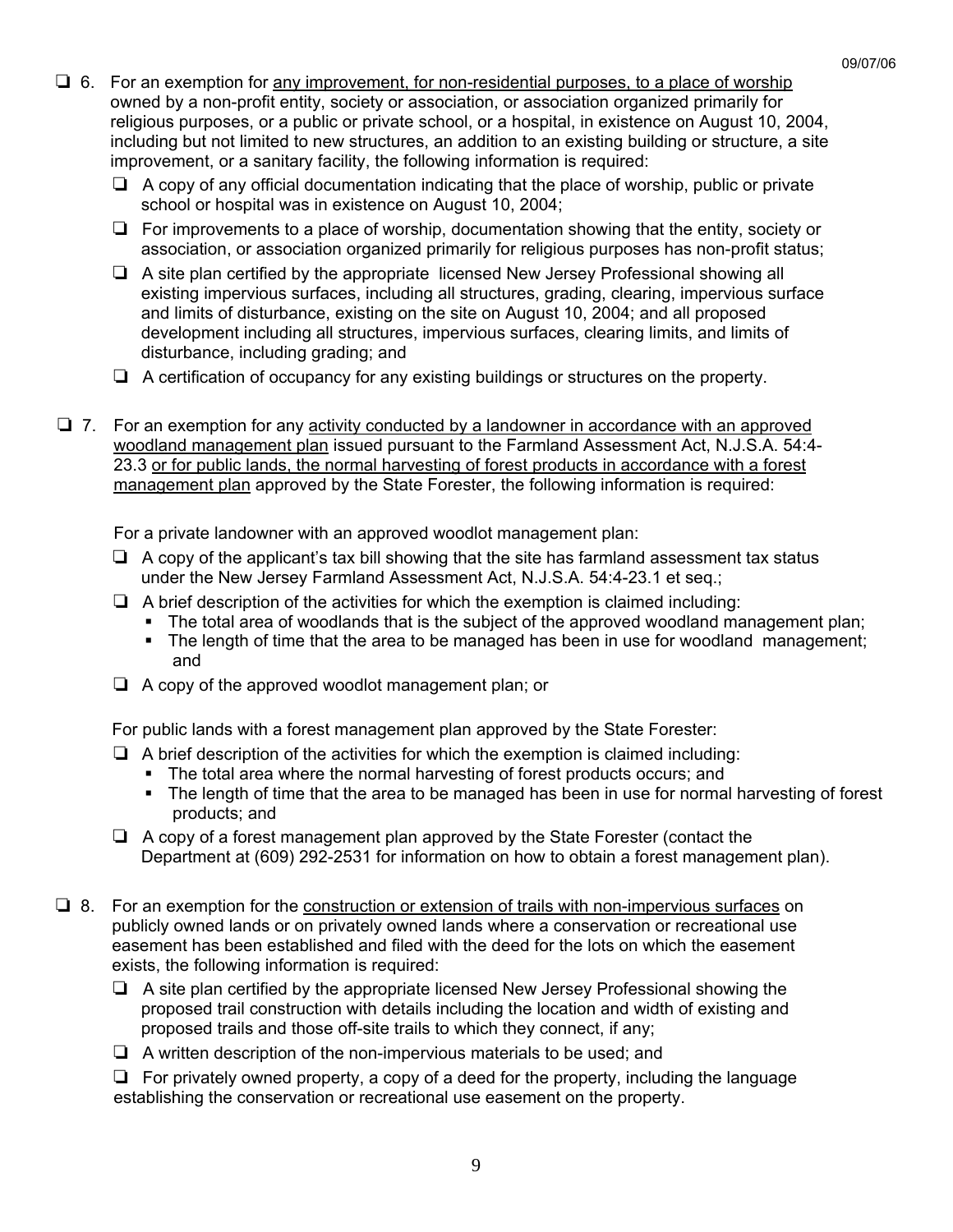- $\Box$  9. For an exemption for the routine maintenance and operations, rehabilitation, preservation, reconstruction, or repair of transportation or infrastructure systems by a State entity or local government unit, provided that the activity is consistent with the goals and purposes of the Highlands Water Protection and Planning Act and does not result in the construction of any new through-capacity travel lanes of 2,640 feet or more not including tapers, the following information is required:
	- $\Box$  A site plan certified by the appropriate licensed New Jersey Professional showing the existing and proposed transportation or infrastructure system;
	- $\Box$  A written description of the work to be conducted, the purpose of the activity and how that purpose is consistent with the goals and purposes of Highlands Water Protection and Planning Act; and
	- $\Box$  A brief description of the State entity or local government unit that is sponsoring and overseeing the proposed activities.
- $\Box$  10. For an exemption for the construction of transportation safety projects and bicycle and pedestrian facilities by a State entity or local government unit, provided that the activity does not result in the construction of any new through-capacity travel lanes of 2,640 feet or more not including tapers, the following information is required:
	- $\Box$  A site plan certified by the appropriate licensed New Jersey Professional showing the proposed transportation safety project, bicycle or pedestrian facility;
	- $\Box$  A written description of the specific type of project to be constructed and the purpose of the project; and
	- $\Box$  A brief description of the State entity or local government unit that is sponsoring and overseeing the proposed activities.
- $\Box$  11. For an exemption for the routine maintenance and operations, rehabilitation, preservation, reconstruction, repair or upgrade of public utility lines, rights-of-way, or systems by a public utility, provided that the activity is consistent with the goals of purposes of the Highlands Water Protection and Planning Act, the following information is required:
	- $\Box$  A site plan certified by the appropriate licensed New Jersey Professional showing the existing and proposed public utility lines, rights of way, or systems;
	- $\Box$  A written description of the work to be conducted, the purpose of the activity and how that purpose is consistent with the Highlands Water Protection and Planning Act; and
	- $\Box$  The identity of the public utility that is sponsoring the proposed activities.
- $\Box$  12. For an exemption for the reactivation of rail lines and rail beds existing on August 10, 2004, the following information is required:
	- $\Box$  A site plan certified by the appropriate licensed New Jersey Professional showing the location of the existing rail lines and rail beds; and
	- $\Box$  A brief description of the project for reactivation, including the sponsoring entity, the work to be conducted to accomplish the project, and an estimated schedule for completion.
- $\Box$  13. For an exemption for the construction of a public infrastructure project approved by public referendum prior to January 1, 2005 or a capital project approved by public referendum prior to January 1, 2005, the following information is required:
	- $\Box$  A copy of the public referendum question as it appeared on the official ballot;
	- $\Box$  Documentation showing that the referendum was approved; and
	- $\Box$  A resolution from the municipal or county governing body or certification by an official in the relevant state department, as the case may be, that describes the proposed project and it's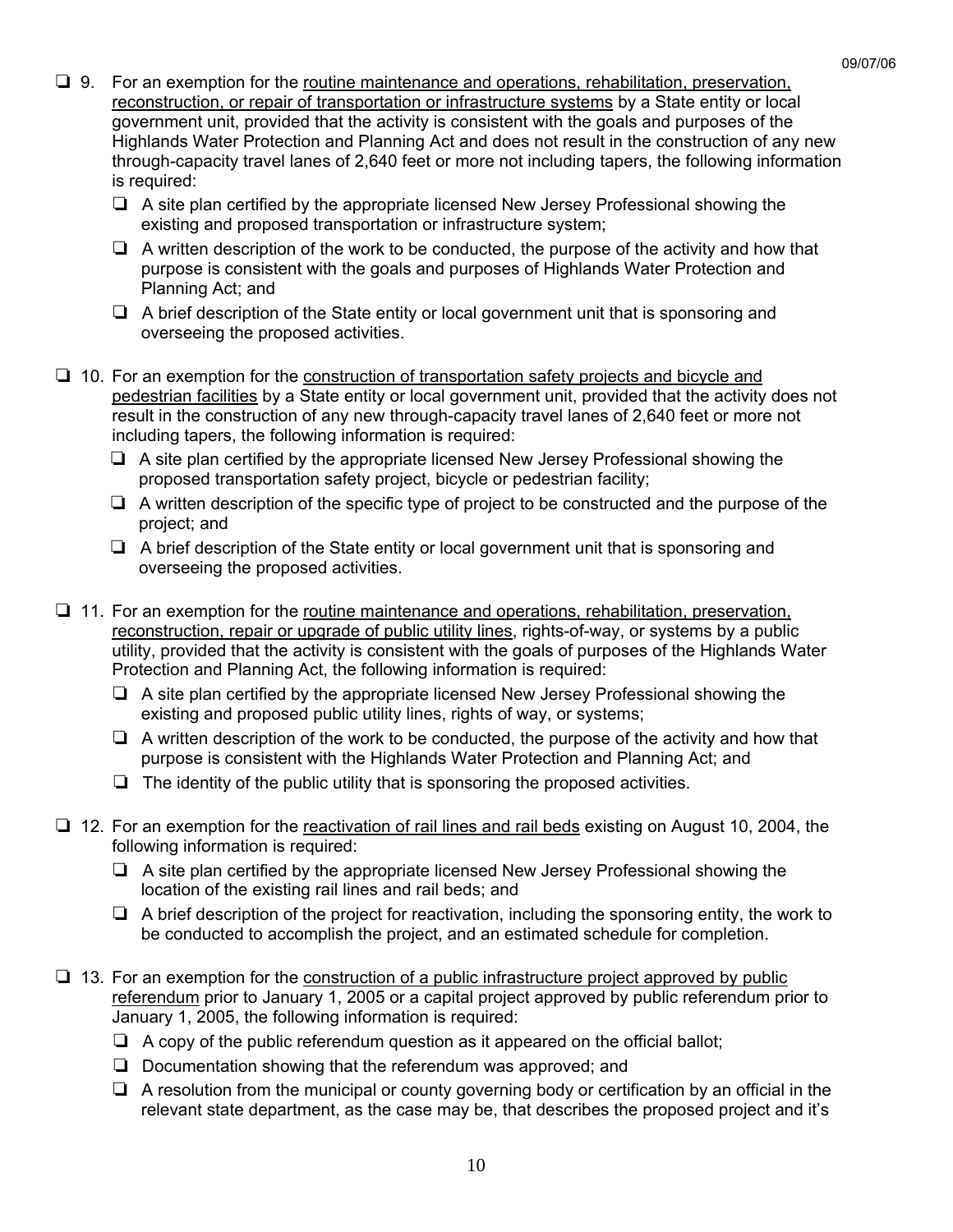location and affirms that the proposed project is the same as that approved in the referendum.

- $\Box$  14. For an exemption for mining, quarrying, or production of ready mix concrete, bituminous concrete, or Class B recycling materials occurring or which are permitted to occur on any mine, mine site, or construction materials facility existing on June 7, 2004, the following information is required:
	- $\Box$  A site plan certified by the appropriate licensed New Jersey Professional showing the location of existing and proposed activity and development;
	- $\Box$  Any type of official documentation (tax records, local or state permits, bills of sale, lading etc.) demonstrating that the mine or facility was in existence and operating on June 7, 2004, and included the land on which the proposed activity or development will occur; and
	- $\Box$  A copy of a Certificate of Registration issued by the Commissioner of Labor pursuant to N.J.S.A. 34:6-98.4.
- □ 15. For an exemption for the remediation of any contaminated site pursuant to N.J.S.A. 58:10B-1 et seq., the following information is required:
	- $\Box$  A copy of a site plan certified by the appropriate licensed New Jersey Professional indicating the area above or below ground where contamination will be removed or remediated;
	- $\Box$  A brief description of the remediation activity to be conducted including any structures, impervious surfaces, clearing of vegetation or water diversion being proposed;
	- $\Box$  A copy of a letter, application, order, or any other documentation demonstrating that the remediation activities are required in accordance with N.J.S.A.13:58:10B-1 et seq.; and
	- $\Box$  The name of the case manager handling or supervising remediation at DEP.
- $\Box$  16. For an exemption for activities on lands of a federal military installation existing on August 10, 2004, the following information is required:
	- $\Box$  A site plan certified by the appropriate licensed New Jersey Professional showing the general location of the proposed activities as being within the borders of a federal military installation and the activity's location with respect to the Highlands Region boundaries; and
	- $\Box$  A letter briefly describing the proposed activities signed by an official of the installation.
- $\Box$  17. For an exemption for a major Highlands development located within an area designated as Planning Area 1 (Metropolitan), or Planning Area 2 (Suburban) pursuant to the State Planning Act, 52:18A-196 et seq., as of March 29, 2004, that on or before March 29, 2004 has been the subject of a settlement agreement and stipulation of dismissal filed in the Superior Court, or a builder's remedy issued by the Superior Court, to satisfy the constitutional requirement to provide for the fulfillment of the fair share obligation of the municipality in which the development is located, the following information is required:
	- $\Box$  A copy of the settlement agreement and stipulation of dismissal filed in the Superior Court, or builder's remedy issued by the Superior Court;
	- $\Box$  A copy of any site plans certified by the appropriate licensed New Jersey Professional, maps or other documentation clearly indicating the location of the fair share housing to be provided in accordance with the settlement agreement and stipulation of dismissal filed in the Superior Court, or a builder's remedy issued by the Superior Court and the location of all proposed structures, service or access roads, and infrastructure with respect to the boundaries of Planning Area 1 or 2, as the case may be;
	- $\Box$  A copy of all municipal approvals obtained for the project, or the schedule for applying and obtaining such approvals; and
	- $\Box$  A proposed schedule for completion of the entire project including township approvals, site preparation, installation of utilities and roads, and construction of all buildings.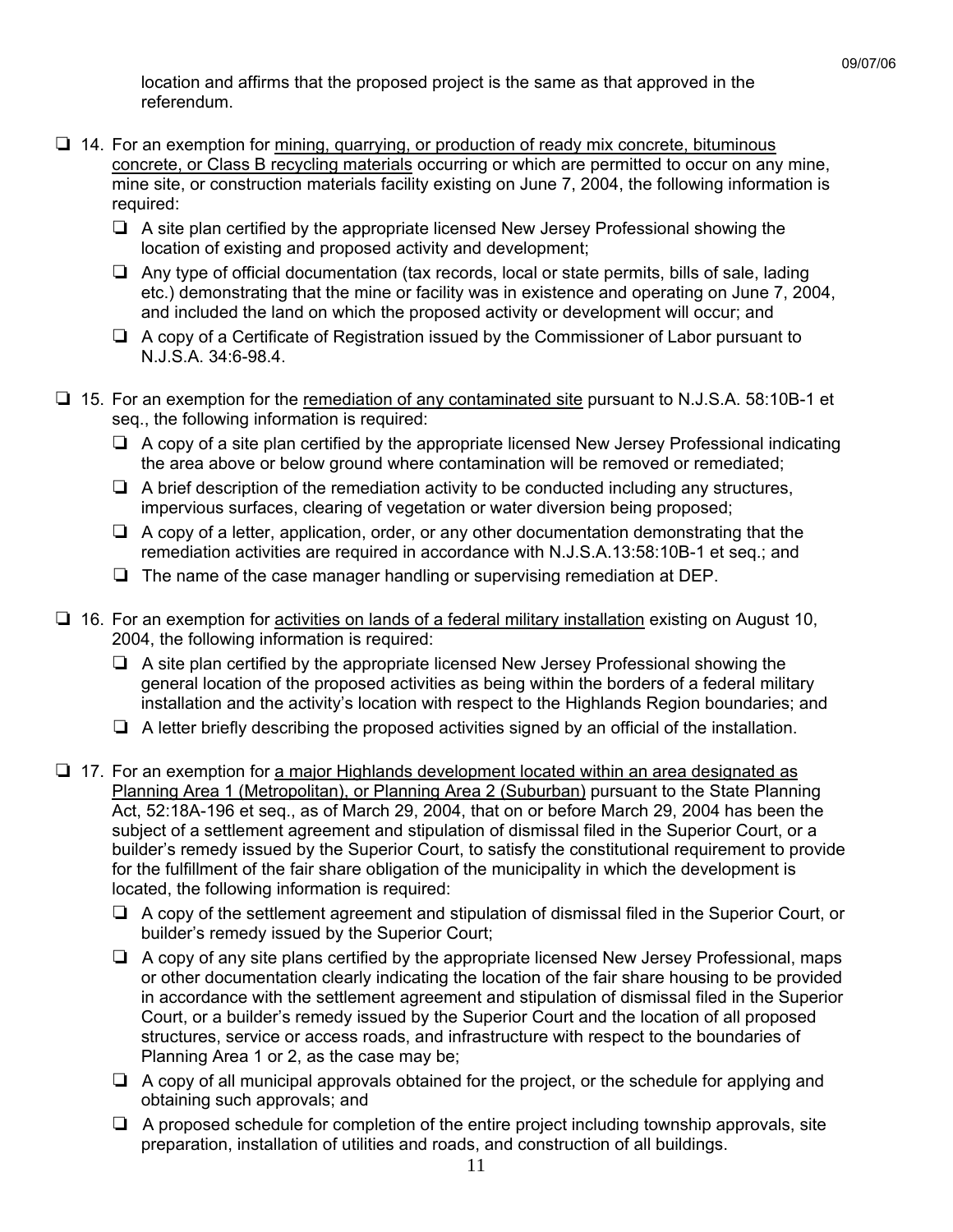# **PROJECTS/ACTIVITIES NOT REGULATED BY THE HIGHLANDS WATER PROTECTION AND PLANNING ACT, N.J.S.A. 13:20-1et seq. APPLICATION REQUIREMENTS:**

Major Highlands development" means, except as otherwise provided pursuant to subsection a. of section 30 of this act:

(1) any non-residential development in the preservation area;

(2) any residential development in the preservation area that requires an environmental land use or water permit or that results in the ultimate disturbance of one acre or more of land or a cumulative increase in impervious surface by one-quarter acre or more;

(3) any activity undertaken or engaged in the preservation area that is not a development but results in the ultimate disturbance of one quarter acre or more of forested area or that results in a cumulative increase in impervious surface by one-quarter acre or more on a lot; or

(4) any capital or other project of a State entity or local government unit in the preservation area that requires an environmental land use or water permit or that results in the ultimate disturbance of one acre or more of land or a cumulative increase in impervious surface by one-quarter acre or more.

Major Highlands development shall not mean an agricultural or horticultural development or agricultural or horticultural use in the preservation area"

- $\Box$  For a farming or horticulture activity under N.J.S.A. 13:20-1et seq., the following information is required:
	- $\Box$  A copy of the applicant's tax bill showing that the site has farmland assessment tax status under the New Jersey Farmland Assessment Act, N.J.S.A. 54:4-23.1 et seq.; and
	- $\Box$  A brief description of the activities for which the exemption is claimed, including:
		- $\Box$  The types of farming or horticulture that will be pursued;
		- $\Box$  Best management practices currently employed and/or to be employed;
		- $\Box$  The length of time that the area to be disturbed has been in use for farming or horticulture; and
	- $\Box$  The square footage or acreage of the entire site, of the impervious surfaces already existing on the site, and the total amount of impervious surface on the site if the proposed activity is permitted. (Note: If the proposed increase in agriculture or horticulture activity will result in 3% or more of the site being covered by impervious surface, applicants should contact the local soil conservation district for additional assistance.)
- $\Box$  For a residential project in the preservation area that does not constitute a major Highlands Development at N.J.S.A. 13:20-3.
	- $\Box$  A land survey certified by a licensed New Jersey Professional Land Surveyor showing the proposed metes and bounds disturbance area delineation, along with a narrative description of that are; and

The metes and bounds disturbance area delineation is the total area of the site to be disturbed (which must be limited to less than 1 acre), including the proposed disturbance and the existing disturbance that is to remain. Existing disturbance beyond the allowable metes and bounds area must be demolished/restored and restricted from future disturbance including mowing, unless that area is exempted by virtue of being agriculture.

 $\Box$  A site plan certified by the appropriate licensed New Jersey Professional showing all existing development (distinguishing between what will be removed and what will remain) and proposed development, including all structures, grading, clearing, impervious surface that doesn't result in 0.25-acre or more, limits of disturbance that do not result in 1 acre or more, and the metes and bounds disturbance area delineation for the project.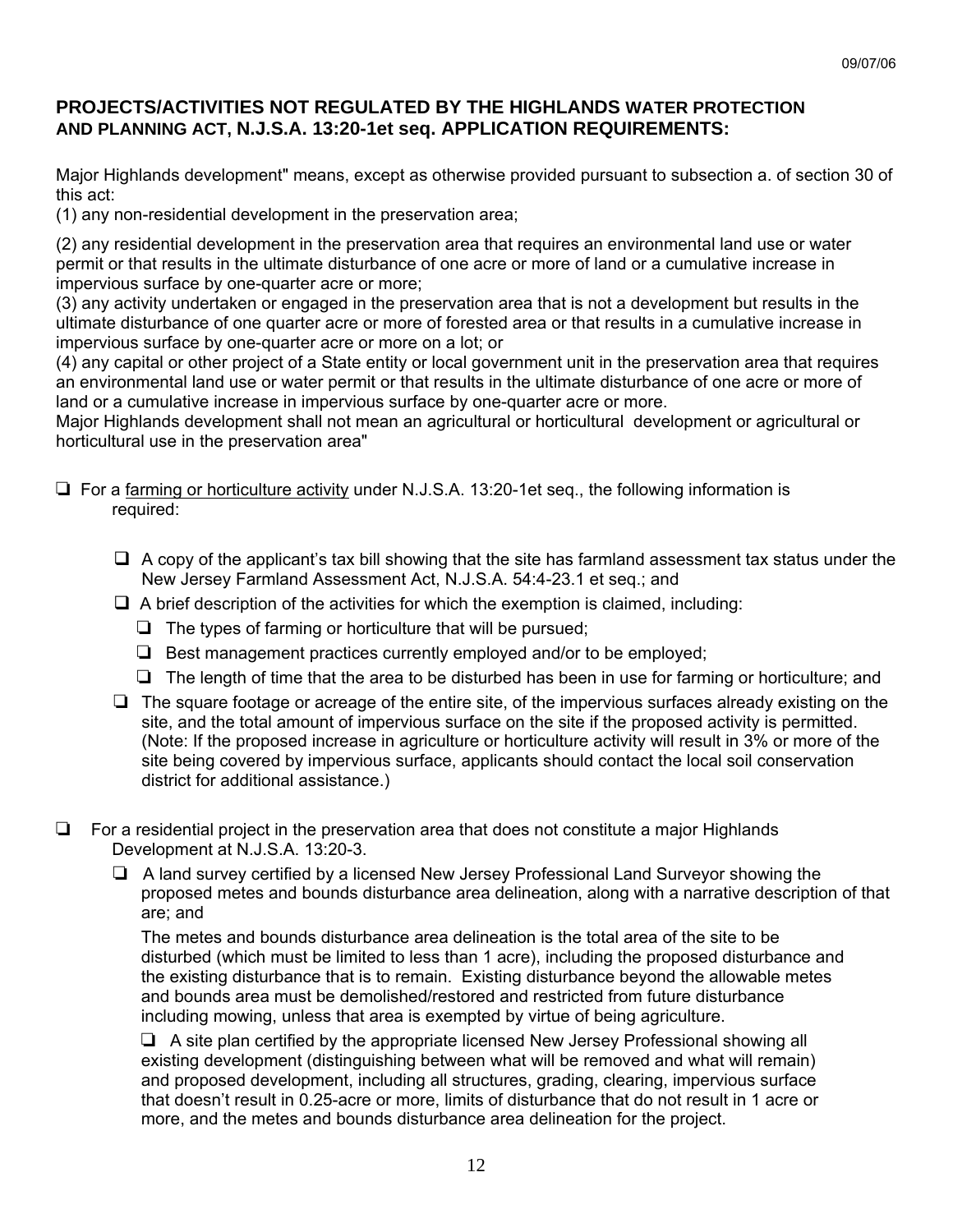Also include supporting calculated values for proposed impervious surfaces, proposed areas of disturbance, and areas of existing disturbance to be restored (if any). (Note: If a conservation restriction is required as a condition of your applicability determination, you will be notified in your determination letter.)

 $\Box$  Other (explain why the proposal does not constitute a major Highlands development at N.J.S.A. 13:20-3)

\_\_\_\_\_\_\_\_\_\_\_\_\_\_\_\_\_\_\_\_\_\_\_\_\_\_\_\_\_\_\_\_\_\_\_\_\_\_\_\_\_\_\_\_\_\_\_\_\_\_\_\_\_\_\_\_\_\_\_\_\_\_\_\_\_\_\_\_\_\_\_\_\_\_\_\_\_\_\_\_\_\_ \_\_\_\_\_\_\_\_\_\_\_\_\_\_\_\_\_\_\_\_\_\_\_\_\_\_\_\_\_\_\_\_\_\_\_\_\_\_\_\_\_\_\_\_\_\_\_\_\_\_\_\_\_\_\_\_\_\_\_\_\_\_\_\_\_\_\_\_\_\_\_\_\_\_\_\_\_\_\_\_\_ \_\_\_\_\_\_\_\_\_\_\_\_\_\_\_\_\_\_\_\_\_\_\_\_\_\_\_\_\_\_\_\_\_\_\_\_\_\_\_\_\_\_\_\_\_\_\_\_\_\_\_\_\_\_\_\_\_\_\_\_\_\_\_\_\_\_\_\_\_\_\_\_\_\_\_\_\_\_\_\_\_ \_\_\_\_\_\_\_\_\_\_\_\_\_\_\_\_\_\_\_\_\_\_\_\_\_\_\_\_\_\_\_\_\_\_\_\_\_\_\_\_\_\_\_\_\_\_\_\_\_\_\_\_\_\_\_\_\_\_\_\_\_\_\_\_\_\_\_\_\_\_\_\_\_\_\_\_\_\_\_\_\_\_ \_\_\_\_\_\_\_\_\_\_\_\_\_\_\_\_\_\_\_\_\_\_\_\_\_\_\_\_\_\_\_\_\_\_\_\_\_\_\_\_\_\_\_\_\_\_\_\_\_\_\_\_\_\_\_\_\_\_\_\_\_\_\_\_\_\_\_\_\_\_\_\_\_\_\_\_\_\_\_\_\_\_ \_\_\_\_\_\_\_\_\_\_\_\_\_\_\_\_\_\_\_\_\_\_\_\_\_\_\_\_\_\_\_\_\_\_\_\_\_\_\_\_\_\_\_\_\_\_\_\_\_\_\_\_\_\_\_\_\_\_\_\_\_\_\_\_\_\_\_\_\_\_\_\_\_\_\_\_\_\_\_\_\_\_ \_\_\_\_\_\_\_\_\_\_\_\_\_\_\_\_\_\_\_\_\_\_\_\_\_\_\_\_\_\_\_\_\_\_\_\_\_\_\_\_\_\_\_\_\_\_\_\_\_\_\_\_\_\_\_\_\_\_\_\_\_\_\_\_\_\_\_\_\_\_\_\_\_\_\_\_\_\_\_\_\_\_ \_\_\_\_\_\_\_\_\_\_\_\_\_\_\_\_\_\_\_\_\_\_\_\_\_\_\_\_\_\_\_\_\_\_\_\_\_\_\_\_\_\_\_\_\_\_\_\_\_\_\_\_\_\_\_\_\_\_\_\_\_\_\_\_\_\_\_\_\_\_\_\_\_\_\_\_\_\_\_\_\_\_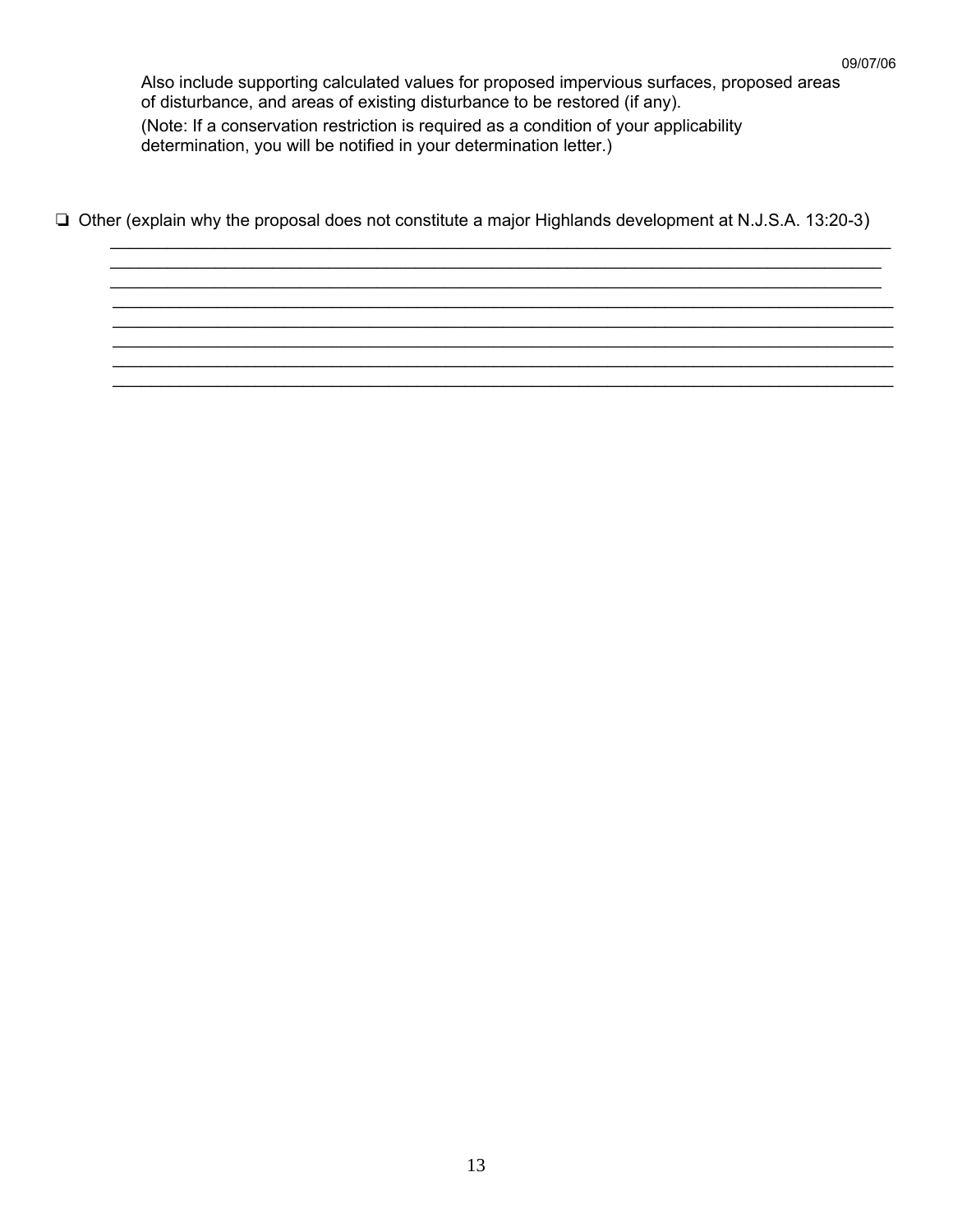# **Highlands Applicability and Water Quality Management Plan (WQMP) Consistency Determination Application Form (Highlands Applicability Determination)**

# **Section IV. Project or Activity WQMP Consistency Determination**

This section of the application form is to be used for the determination of whether a project or activity is consistent with the applicable Areawide Water Quality Management Plan.

# **1. PROJECTED WASTEWATER FLOW:**

 $\Box$  No wastewater is generated from this project/activity.

 Depending on the type of wastewater treatment and type of development, there are different criteria to use to determine the total projected wastewater flow. Use the attached projected flow criteria under N.J.A.C. 7:14A-23.3 or N.J.A.C. 7:9A-7.4 to determine the **total** amount of wastewater the proposed project will generate. Check the appropriate box to indicate which table was used and complete Table 1 below:

□ N.J.A.C. 7:9A-7.4, Standards for Individual Subsurface Sewage Disposal Systems R N.J.A.C. 7:14A-23.3, The New Jersey Pollutant Discharge Elimination System (NJPDES) Rules

TYPE of DEVELOPMENT (check and complete all that apply):

| Residential                                     |
|-------------------------------------------------|
| ■ Type of Dwelling Units _                      |
| • Number of Dwelling Units                      |
| Bedrooms Per<br>$\blacksquare$                  |
| Commercial/Institutional                        |
| • Total Square Footage of Structures            |
| <b>Maximum Building Occupancy</b><br>٠          |
| Specify Type of Establishment<br>$\blacksquare$ |
| Industrial                                      |
| Total Square Footage of Structures              |
| Maximum Building Occupancy                      |
| Specify Type of Establishment<br>٠              |
|                                                 |

- D Other
	- Total Square Footage of Structures \_\_\_\_\_\_\_\_\_\_\_\_\_\_\_\_\_\_\_\_\_\_\_\_\_\_\_\_\_\_\_\_\_\_\_
	- Specify Type of Establishment

#### **Table 1. EXISTING wastewater flows (if applicable)**

| <b>Establishment</b><br>Type *             | <b>Measurement</b><br>Unit | <b>Number</b><br>of Units |        | <b>Gallons per</b><br>day (gpd) |   | <b>Projected Flows</b><br>(gpd) |
|--------------------------------------------|----------------------------|---------------------------|--------|---------------------------------|---|---------------------------------|
|                                            |                            |                           | Λ      |                                 | = |                                 |
|                                            |                            |                           | Λ      |                                 | = |                                 |
|                                            |                            |                           | Λ      |                                 | = |                                 |
|                                            |                            |                           | v<br>Λ |                                 | = |                                 |
| Total amount of wastewater being generated |                            |                           |        |                                 |   |                                 |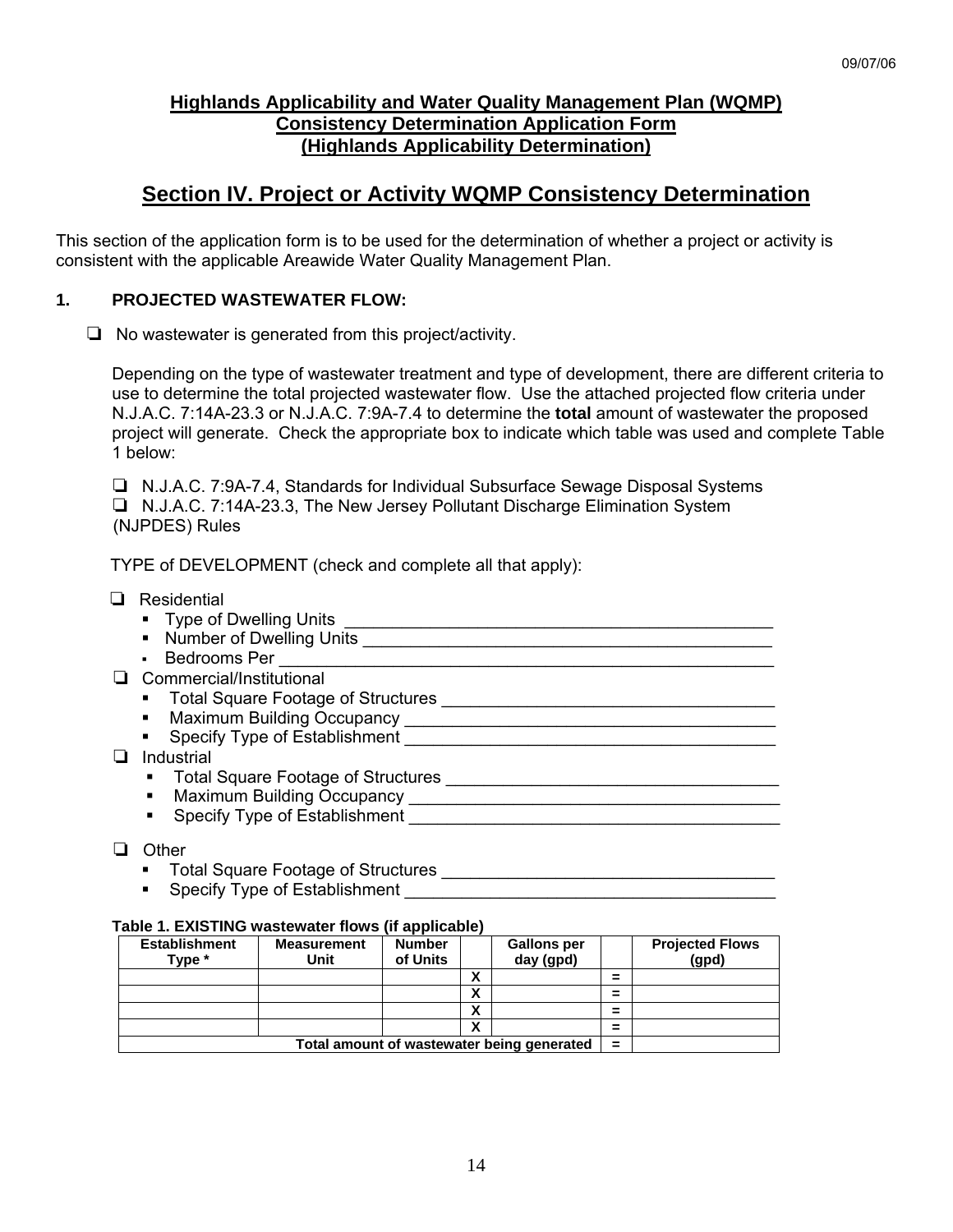#### **Table 2. PROPOSED wastewater flows**

| <b>Establishment</b><br>Type *                        | <b>Measurement</b><br>Unit | <b>Number</b><br>of Units |        | <b>Gallons per</b><br>day (gpd) |                               | <b>Projected Flows</b><br>(gpd) |
|-------------------------------------------------------|----------------------------|---------------------------|--------|---------------------------------|-------------------------------|---------------------------------|
|                                                       |                            |                           | v<br>Λ |                                 | =                             |                                 |
|                                                       |                            |                           | <br>Λ  |                                 | $\overline{\phantom{a}}$<br>- |                                 |
|                                                       |                            |                           | v<br>Λ |                                 | =                             |                                 |
|                                                       |                            |                           | v<br>Λ |                                 | =                             |                                 |
| Total amount of wastewater this project will generate |                            |                           |        |                                 | $\equiv$                      |                                 |

\*If the proposal is for a new or expanded industrial facility that will generate industrial process wastewater which is not provided for on the attached projected flow criteria tables, provide a basis for the total projected wastewater discharge from the proposal site. Where other forms of wastewater (such as domestic, stormwater, non-contact cooling water, etc.) will be generated on site and treated by the proposed industrial wastewater treatment facility, include the basis for these flow projections as well.

### **2. PROPOSED METHOD OF WASTEWATER TREATMENT** (check as indicated)**:**

- R **A.** Individual Subsurface Sewage Disposal Systems < 2,000 gallons per day
- R **B.** New Discharge to Ground Water ≥ 2,000 gallons per day
- R **C.** Conveyance to an existing wastewater treatment facility (DGW or DSW): Name and Location of Facility:

| NJPDES Permit #:           |  |
|----------------------------|--|
| <b>Permitted Capacity:</b> |  |

### **3. IF THE METHOD OF WASTEWATER TREATMENT PROPOSED IS "C" ABOVE, APPLICANT MUST ALSO PROVIDE THE FOLLOWING:**

- $\Box$  A letter from the above facility verifying the existence and extent of wastewater collection infrastructure on August 10, 2004, and that adequate capacity is available, with a written commitment to service the proposed project.
- $\Box$  A copy of a site plan or other appropriately scaled map, showing the point of connection to the wastewater collection system as it existed on August 10, 2004.

### **4. PROPOSED WATER SUPPLY SOURCE** (checks one of the following and fill in the blanks)**:**

| □ Water Purveyor                                                                                                                        |
|-----------------------------------------------------------------------------------------------------------------------------------------|
|                                                                                                                                         |
| $\Box$ Residential Wells                                                                                                                |
| Number of residential wells <b>Number of residential wells</b>                                                                          |
| $\Box$ Commercial or Industrial Wells                                                                                                   |
|                                                                                                                                         |
| $\Box$ Irrigation Wells                                                                                                                 |
| Number of wells<br><u> 2000 - 2000 - 2000 - 2000 - 2000 - 2000 - 2000 - 2000 - 2000 - 2000 - 2000 - 2000 - 2000 - 2000 - 2000 - 200</u> |
|                                                                                                                                         |

Projected peak water use in gallons per day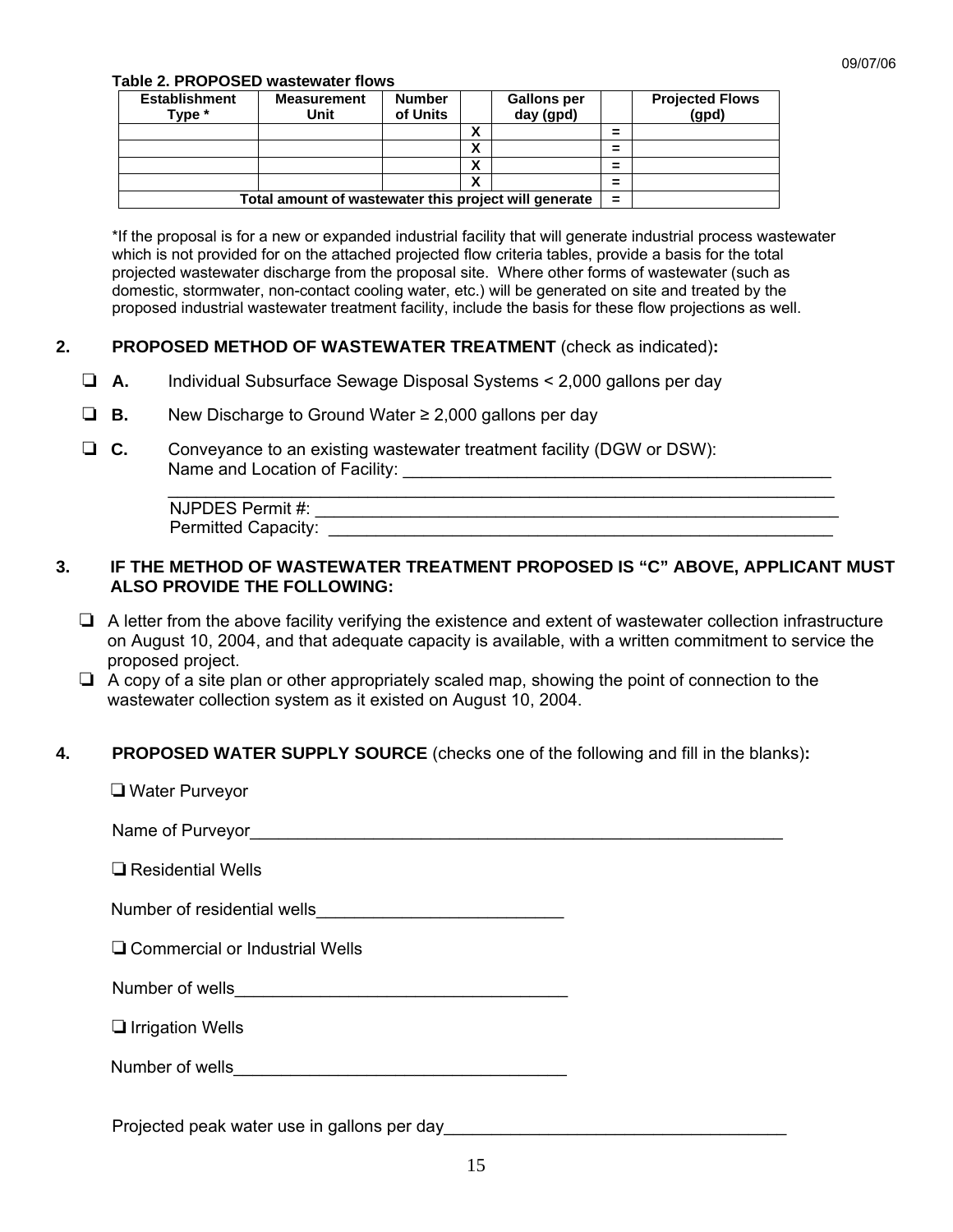# **CERTIFICATION:**

An application shall be signed by the person or persons specified below:

- 1. For a corporation, by a principal executive officer of at least the level of vice president;
- 2. For a partnership or sole proprietorship, by a general partner or the proprietor, respectively;
- 3. For a municipality, State, Federal, or other public entity, by either a principal executive officer or ranking elected official; or
- 4. For an entity not covered at (a) 1 through 3 above, by all individual owners of record.

I HEREBY CERTIFY THAT THE ABOVE INFORMATION IS ACCURATE, TO THE BEST OF MY KNOWLEDGE.

| SIGNATURE:         | DATE: |
|--------------------|-------|
|                    |       |
| PRINT OR TYPE NAME |       |

TITLE:

WHICH OF THE ABOVE CERTIFICATION CATEGORIES IS BEING PROVIDED?

**Additional information may be required upon review by the Department SEND COMPLETED APPLICATION FORM AND ATTACHMENTS TO:** 

**NEW JERSEY DEPARTMENT OF ENVIRONMENTAL PROTECTION DIVISION OF WATERSHED MANAGEMENT ATTN: HIGHLANDS APPLICABILITY DETERMINATION 401 E. STATE ST. PO BOX 418 TRENTON, NJ 08625-0418**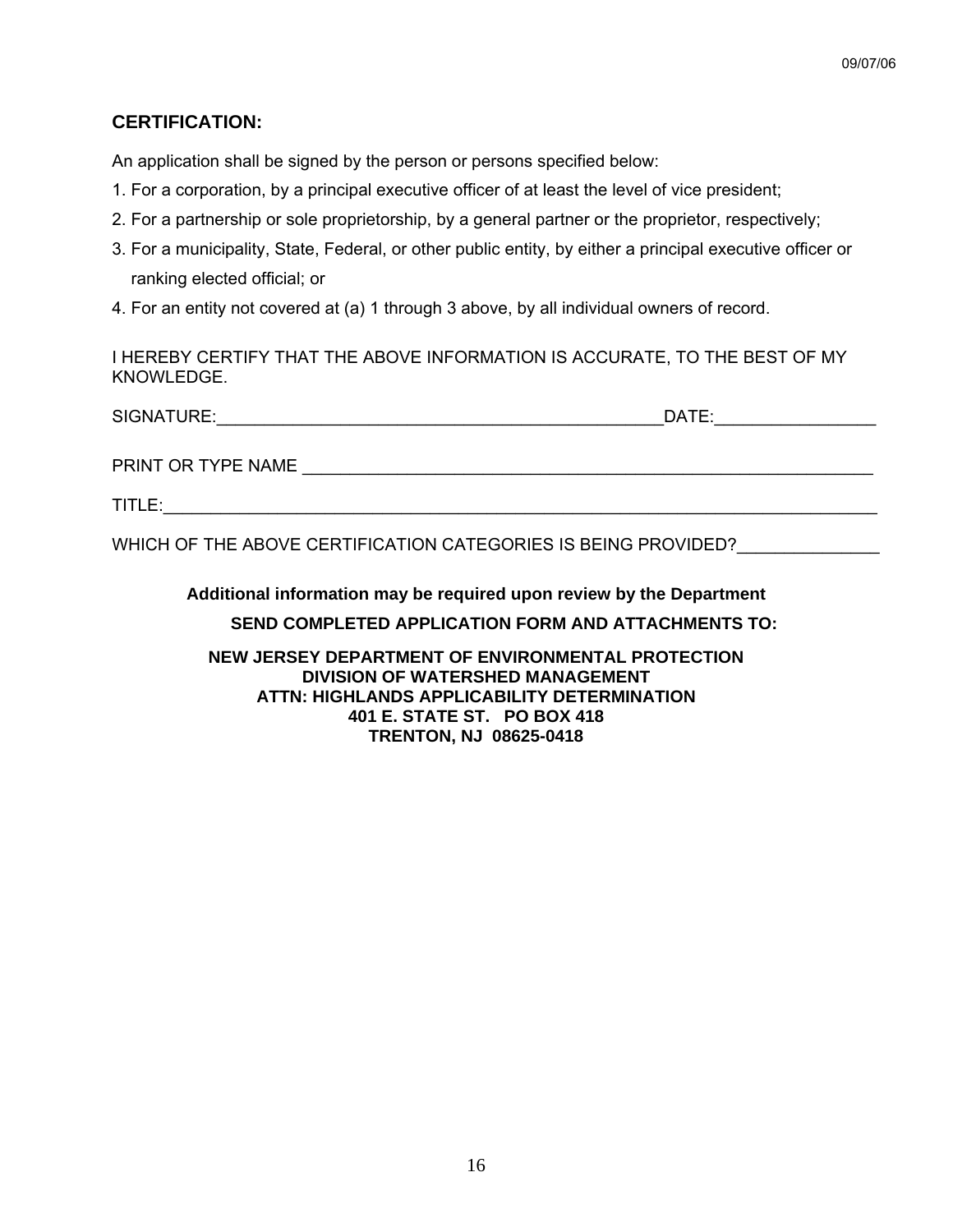V:/Polplan/Envplan/Wqmpforms/Highlands/Applicability Form 06-23-05

## Attachment A

**Highlands Applicability Determination Application** 

## **Model Letter – Notice to County or Municipal Government Commissions, Boards or Officials**

(copy this letter, fill in the blanks, and send to the government commissions, boards, or officials listed in item 2 on page 3 of this application form)

**Date:**\_\_\_\_\_\_\_\_\_\_\_\_\_\_\_\_\_\_\_\_

**Re:** Application submitted by:

\_\_\_\_\_\_\_\_\_\_\_\_\_\_\_\_\_\_\_\_\_\_\_\_\_\_\_\_\_\_\_\_\_\_\_\_\_\_\_\_\_\_\_ (Print applicant's name)

**Regarding property at:** 

 $\mathcal{L}_\text{max}$  , and the set of the set of the set of the set of the set of the set of the set of the set of the set of the set of the set of the set of the set of the set of the set of the set of the set of the set of the (Street address of property)

 $\mathcal{L}_\text{max}$  , and the set of the set of the set of the set of the set of the set of the set of the set of the set of the set of the set of the set of the set of the set of the set of the set of the set of the set of the (Block and lot of property)

\_\_\_\_\_\_\_\_\_\_\_\_\_\_\_\_\_\_\_\_\_\_\_\_\_\_\_\_\_\_\_\_\_\_\_\_\_\_\_\_\_\_\_\_

(Town and county)

Dear Government Commission, Board or Official:

 I am sending you this letter to inform you that I am submitting an application for a Highlands Applicability Determination to the New Jersey Department of Environmental Protection (NJPEP) under the Highlands Water Protection and Planning Act rules, N.J.A.C. 7:38. The determination will establish that a project or activity on the above property is one of the following: exempt from these rules, a major Highlands development or unregulated by the NJDEP. In addition, the Highlands Applicability Determination will also establish whether or not the project or activity on the above property is consistent, not addressed or inconsistent with the applicable areawide Water Quality Management Plan.

I am applying for the following determinations:

Exemption (establishes whether the project or activity proposed on the above property is exempt from the Highlands Water Protection and Planning Act rules)

Major Highlands development (establishes whether or not the project or activity proposed on the above property is a major Highlands development under the Highlands Water Protection and Planning Act rules. If a proposed project or activity is determined to be a major Highlands development and is not exempt, the proposal will be subject to these rules.)

\_\_\_\_\_\_Unregulated by NJDEP (establishes if the project or activity proposed on the above property is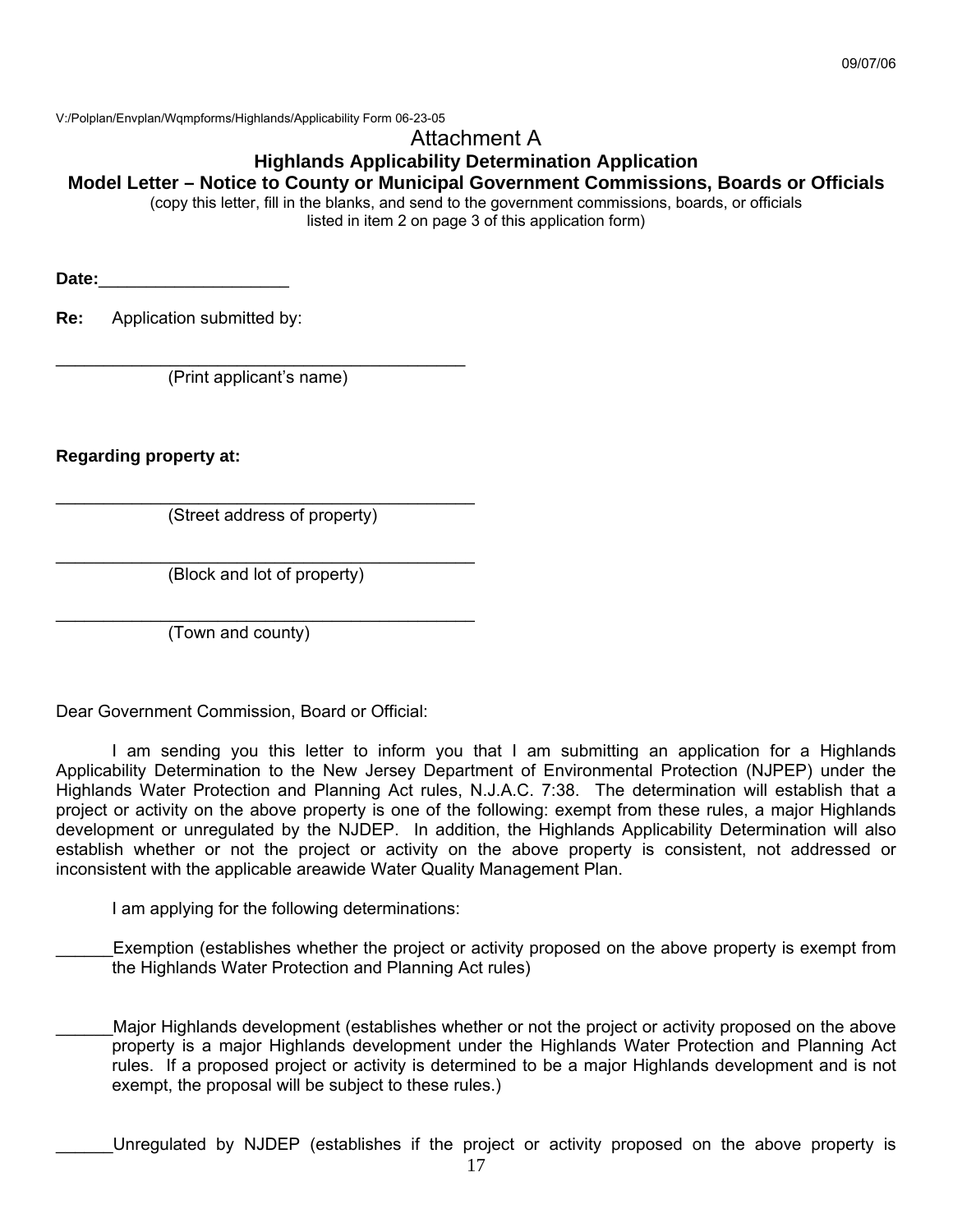agricultural or horticultural and thus not regulated by the NJDEP under the Highlands Water Protection and Planning Act rules)

 \_\_**X**\_\_ All projects or activities proposed on the above property receiving a Highlands Applicability Determination shall also be reviewed for consistency with the applicable areawide Water Quality Management Plan. A determination of consistent/not addressed, or inconsistent shall be issued.

 If you would like to inspect a copy of my application, it is on file at the Municipal Clerk's Office in the town in which the property is located, or you can call NJDEP at (609) 984-6888 to make an appointment to see my application at NJDEP offices in Trenton during normal business hours.

 The rules governing Highlands Applicability Determinations are found in the NJDEP's Highlands Water Protection and Planning Act rules at N.J.A.C. 7:38. You can view or download these rules on the NJDEP Highlands website at www.nj.gov/dep/highlands, or you can find a copy of these rules in the county law library in your county courthouse.

 The NJDEP welcomes any comments you may have on my application. If you wish to comment on my application, comments should be submitted to the NJDEP *in writing* within 30 days after the NJDEP publishes notice of the application in the DEP Bulletin. The NJDEP shall consider all written comments submitted within this time. The Department may, in its discretion, consider comments submitted after this date. Comments cannot be accepted by telephone. Please submit any comments you may have *in writing, along with a copy of this letter*, to:

 New Jersey Department of Environmental Protection Division of Watershed Management Bureau of Watershed Regulation PO Box 418 Trenton, New Jersey 08625 Attn: Highlands Applicability Determination

 When NJDEP has decided whether or not my application is exempt, major Highlands development, or not regulated by NJDEP and consistent, not addressed or inconsistent with the applicable areawide Water Quality Management Plan, NJDEP will notify the municipal clerk of the determination on my application.

 $\mathcal{L}_\text{max}$  , and the contract of the contract of the contract of the contract of the contract of the contract of the contract of the contract of the contract of the contract of the contract of the contract of the contr

 $\mathcal{L}_\text{max}$  , and the contract of the contract of the contract of the contract of the contract of the contract of the contract of the contract of the contract of the contract of the contract of the contract of the contr

 $\mathcal{L}_\mathcal{L} = \{ \mathcal{L}_\mathcal{L} = \{ \mathcal{L}_\mathcal{L} \} \cup \{ \mathcal{L}_\mathcal{L} = \{ \mathcal{L}_\mathcal{L} \} \cup \{ \mathcal{L}_\mathcal{L} = \{ \mathcal{L}_\mathcal{L} \} \cup \{ \mathcal{L}_\mathcal{L} = \{ \mathcal{L}_\mathcal{L} \} \cup \{ \mathcal{L}_\mathcal{L} = \{ \mathcal{L}_\mathcal{L} \} \cup \{ \mathcal{L}_\mathcal{L} = \{ \mathcal{L}_\mathcal{L} \} \cup \{ \mathcal{L}_\$ 

If you have any questions about my application, you can contact me or my agent, address(es) below.

Sincerely,

(Print applicant's name)

(Applicant's address – required)

 $\mathcal{L}_\mathcal{L} = \{ \mathcal{L}_\mathcal{L} \mid \mathcal{L}_\mathcal{L} \}$  , where  $\mathcal{L}_\mathcal{L} = \{ \mathcal{L}_\mathcal{L} \mid \mathcal{L}_\mathcal{L} \}$  , where  $\mathcal{L}_\mathcal{L} = \{ \mathcal{L}_\mathcal{L} \mid \mathcal{L}_\mathcal{L} \}$ (Applicant's phone or e-mail – optional)

\_\_\_\_\_\_\_\_\_\_\_\_\_\_\_\_\_\_\_\_\_\_\_\_\_\_\_\_\_\_\_\_\_\_\_\_\_\_\_\_\_\_\_\_\_\_\_\_\_ (Applicant's agent's address, phone, and/or e-mail – optional)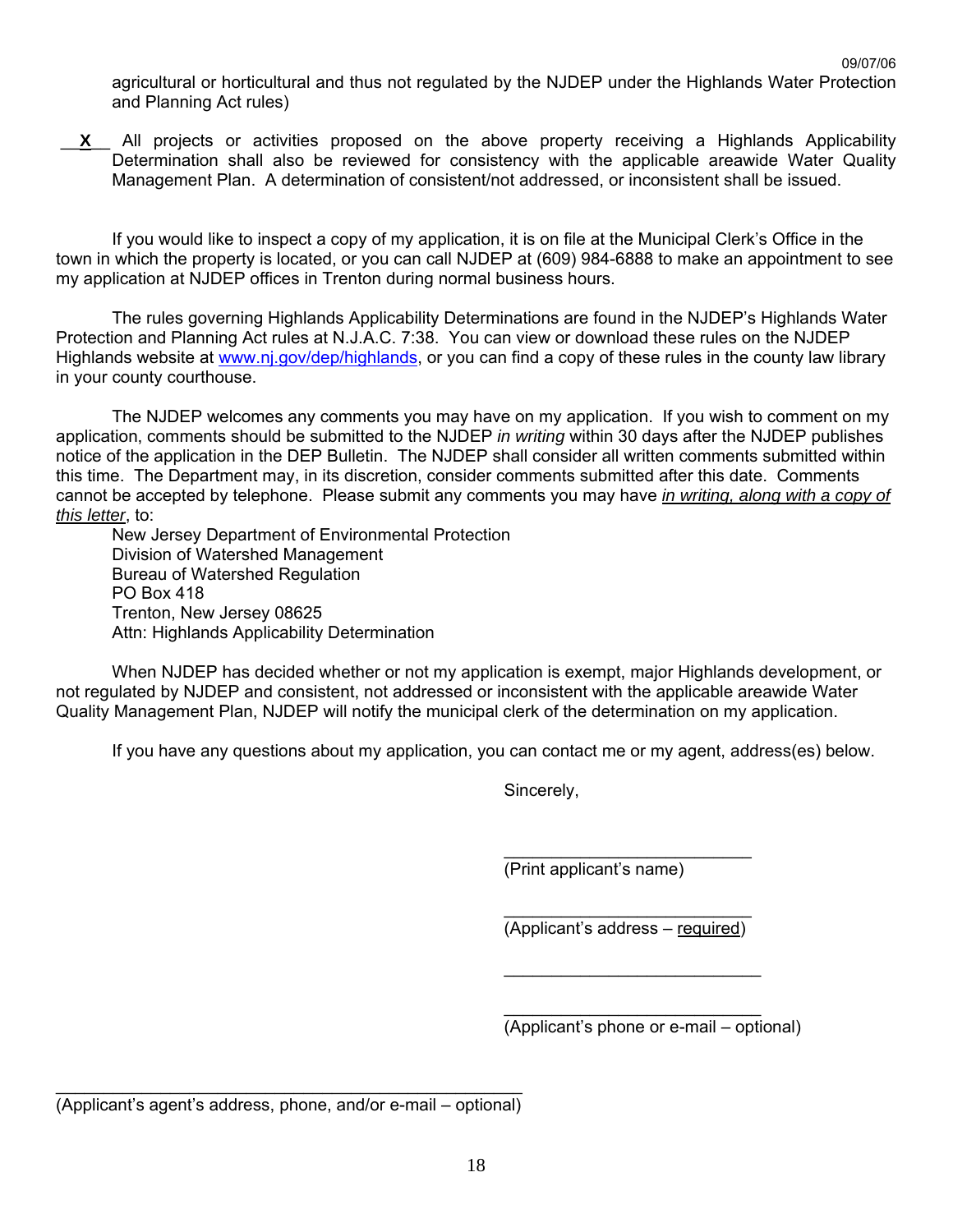## **N.J.A.C. 7:14A - 23.3 Projected Flow Criteria**

The values specified below are to be used in computing the projected flow to wastewater conveyance and treatment facilities. The specific measurement unit listed for each category must be used as the basis for the projected flow. No additional provisions for inflow and infiltration are required. Flow for facilities that have combined uses must be determined by the summation of all appropriate projected flow values for each use. In the event that a facility is not covered by the table below, the applicant must propose the projected flow based upon operation of similar facilities or best professional judgment.

|                                                                          |                                                | <b>Measurement</b>  | <b>Gallons</b>   |                                             | <b>Measurement</b>      | <b>Gallons</b>  |
|--------------------------------------------------------------------------|------------------------------------------------|---------------------|------------------|---------------------------------------------|-------------------------|-----------------|
|                                                                          | <b>Type of Establishment</b>                   | <b>Unit</b>         | <b>Per Day</b>   | <b>Type of Establishment</b>                | <b>Unit</b>             | <b>Per Day</b>  |
|                                                                          | <b>Residential Dwellings</b>                   |                     |                  | Institutions (includes staff)               |                         |                 |
| (single family home, duplex units, townhouses, condominiums, apartments) |                                                |                     | <b>Hospitals</b> | <b>Bed</b>                                  | 175                     |                 |
|                                                                          | 1 bedroom unit                                 | <b>Per Dwelling</b> | 150              | Other institutions                          | <b>Bed</b>              | 125             |
|                                                                          | 2 bedroom unit                                 | <b>Per Dwelling</b> | 225              |                                             |                         |                 |
|                                                                          | 3 bedroom unit or larger                       | <b>Per Dwelling</b> | 300              | Schools (includes staff)                    |                         |                 |
|                                                                          |                                                |                     |                  | No shower or cafeteria                      | <b>Student</b>          | 10              |
|                                                                          | <b>Transit dwelling units</b>                  |                     |                  | With cafeteria                              | <b>Student</b>          | 15              |
|                                                                          | <b>Hotels</b>                                  | <b>Bedroom</b>      | 75               | With cafeteria and showers                  | <b>Student</b>          | 20              |
|                                                                          | Lodging houses and tourist homes               | <b>Bedroom</b>      | 60               | With cafeteria, showers and laboratories    | <b>Student</b>          | 25              |
|                                                                          | Motels and tourist cabins                      | <b>Bedroom</b>      | 60               | <b>Boarding</b>                             | <b>Student</b>          | 75              |
|                                                                          | <b>Boarding houses</b>                         |                     |                  |                                             |                         |                 |
|                                                                          | (max. permitted occupancy)                     | <b>Boarder</b>      | 50               | Automobile service stations                 |                         |                 |
|                                                                          |                                                |                     |                  | Service bays                                | <b>Filling position</b> | 125             |
| Camps                                                                    |                                                |                     |                  | Mini-market                                 | Sq. Ft.                 | 0.100           |
|                                                                          | Campground/mobile rec. vehicle/tent            | <b>Site</b>         | 100              |                                             |                         |                 |
|                                                                          | Parked mobile trailer site                     | <b>Site</b>         | 200              | <b>Miscellaneous</b>                        |                         |                 |
|                                                                          | Children's camps                               | <b>Bed</b>          | 50               | Office buildings (gross area)               | Sq. Ft.                 | 0.100           |
|                                                                          | Labor camps                                    | <b>Bed</b>          | 40               | Stores and shopping centers (gross area)    | Sq. Ft.                 | 0.100           |
|                                                                          | Day camps--no meals                            | Person              | 15               | Factories/warehouses (add process water)    | Employee                | 25              |
|                                                                          |                                                |                     |                  | with showers, (add process water)           | Employee                | 40              |
|                                                                          | Restaurants (including washrooms and turnover) |                     |                  | Laundromats                                 | <b>Machine</b>          | 580             |
|                                                                          | Average restaurant                             | Seat                | 35               | <b>Bowling alleys</b>                       | Alley                   | 200             |
|                                                                          | Bar/cocktail lounges                           | Seat                | 20               | Picnic Parks (restrooms only)               | Person                  | 10 <sup>1</sup> |
|                                                                          | <b>Fast food restaurant</b>                    | Seat                | 15               | <b>Picnic Parks with showers</b>            | Person                  | 15              |
|                                                                          | 24 hour service restaurant                     | <b>Seat</b>         | 50               | Fairgrounds (based upon average attendance) | Person                  | 5               |
|                                                                          | Curb service/drive-in restaurant               | Car space           | 50               | <b>Assembly halls</b>                       | Seat                    | 3               |
|                                                                          |                                                |                     |                  | Airports (based on passenger use)           | Passenger               | 3               |
| <b>Clubs</b>                                                             |                                                |                     |                  | Churches (worship area only)                | <b>Seat</b>             | 3               |
|                                                                          | <b>Residential</b>                             | Member              | 75               | Theater (indoor)                            | <b>Seat</b>             | 3               |
|                                                                          | Nonresidential                                 | Member              | 35               | Dinner theater                              | <b>Seat</b>             | 20              |
|                                                                          | Racquet club                                   | court per hour      | 80               | <b>Catering/Banquet Hall</b>                | Person                  | 20              |
|                                                                          | <b>Bathhouse with shower</b>                   | Person              | 25               | Sports stadium                              | <b>Seat</b>             | 3               |
|                                                                          | Bathhouse without shower                       | Person              | 10               | <b>Visitor Center</b>                       | <b>Visitor</b>          | 5               |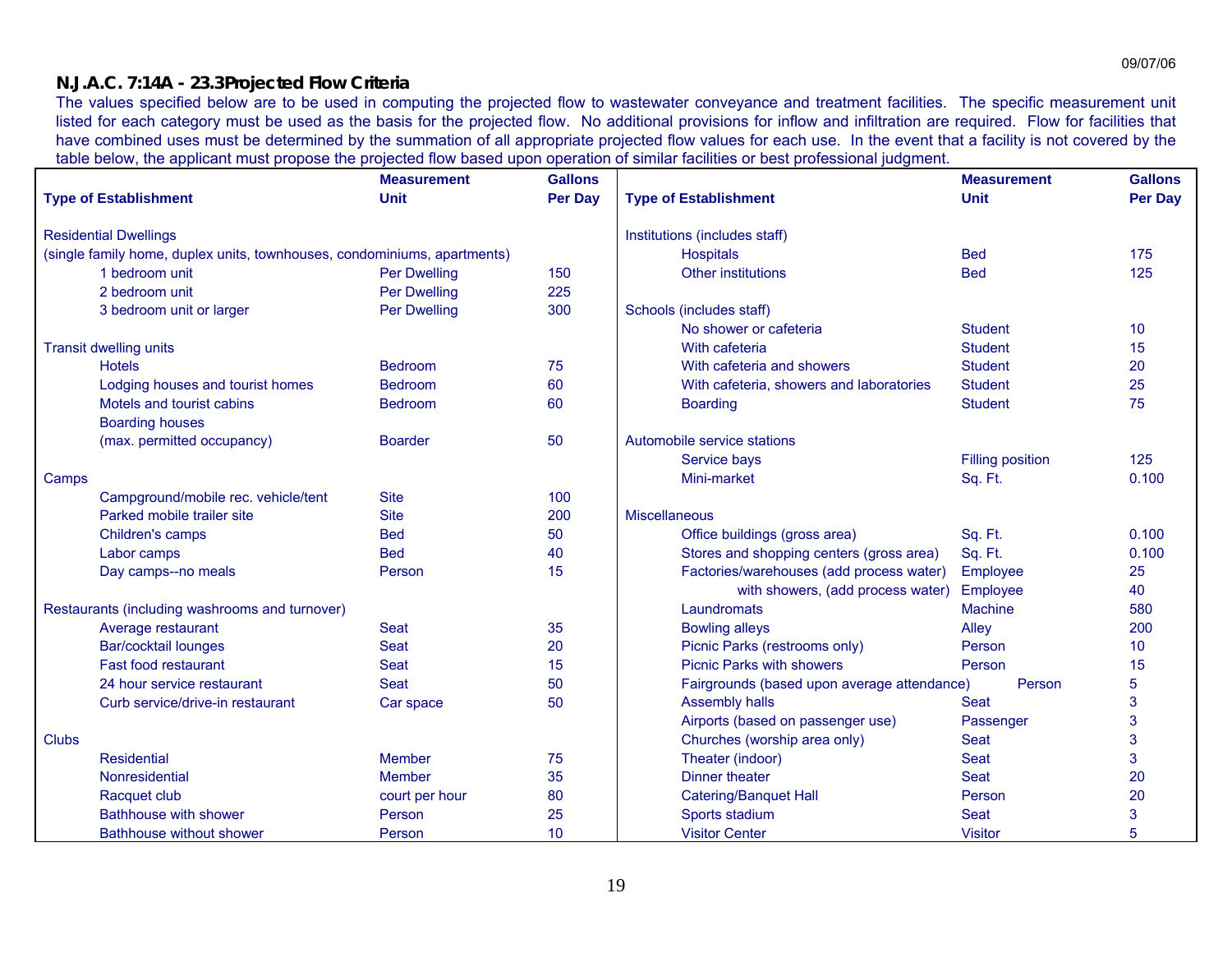# *PROJECTED FLOW CRITERIA*  **SOURCE: N.J.A.C. 7:9A-7.4, STANDARDS FOR INDIVIDUAL SUBSURFACE DISPOSAL SYSTEMS**

| Type of Establishment                       | Measurement<br><b>Units</b> | Gallons per<br>day | Type of Establishment               | Measurement<br>Units | Gallons per<br>day |
|---------------------------------------------|-----------------------------|--------------------|-------------------------------------|----------------------|--------------------|
| Residential Dwellings (single family homes, |                             |                    | Restaurant                          |                      |                    |
| Duplex units, townhouses, condominiums,     |                             |                    | sanitary waste only                 | per patron           | 5                  |
| Apartments)                                 |                             |                    | with kitchen wastes, add            | per patron           | 5                  |
| First bedroom                               | Per Dwelling                | 200                |                                     |                      |                    |
| Each additional bedroom                     | Per Dwelling                | 150                | Clubs                               |                      |                    |
| Minimum volume                              | Per Dwelling                | 350                | Bathhouse, with showers             | Per person           | 25                 |
| Minimum volume                              | Per apartment               | 350                | Bathhouse, without showers          | Per person           | 10                 |
| Minimum volume deed restricted senior       | Per dwelling unit           |                    | Beach dub                           | Per person           | 25                 |
| citizen community or mobile home park       | $(< 5001$ ft2).             | 200                |                                     |                      |                    |
|                                             |                             |                    | Country club                        |                      |                    |
| Transit dwelling units                      |                             |                    | Member                              | Per person           | 60                 |
| Boarding house, meals <sup>(2)</sup>        | Per guest                   | 75                 | Non-member                          | Per person           | 25                 |
| non-resident                                | Per guest                   | 15                 |                                     |                      |                    |
| Dormitory, bunkhouse                        | Per bed                     | 40                 | Institutional facilities            |                      |                    |
| Hotel                                       | Per room                    | 130                | Hospital, medical                   | Per bed              | 250                |
| Motel                                       | Per room                    | 130                | Hospital, mental                    | Per bed              | 150                |
| Rooming house, no meals                     | Per bed                     | 65                 | Institution, other than hospital    | Per bed              | 150                |
| Cottages <sup><math>(2)</math></sup>        | Per person                  | 100                | Nursing/rest home                   | Per bed              | 150                |
| Minimum volume                              | Per dwelling unit           | 350                | Prison                              | Per inmate           | 150                |
| Camps                                       |                             |                    | Schools                             |                      |                    |
| Cottage, barracks type                      | Per person                  | 65                 | Boarding                            | Per student          | 100                |
| Day, no meals                               | Per person                  | 20                 | Day                                 |                      |                    |
| Resort <sup>(2)</sup>                       | Per site                    | 100                | No cafeteria or showers             | Per student          | 10                 |
| Trailer $(2)$                               | Per site                    | 100                | Cafeteria only                      | Per student          | 15                 |
| with toilets, add                           | Per person                  | 10                 | Cafeteria and showers               | Per student          | 20                 |
|                                             |                             |                    | Cafeteria, showers and laboratories | Per student          | 25                 |
| Restaurants                                 |                             |                    |                                     |                      |                    |
| Bar                                         | Per patron                  | 5                  |                                     |                      |                    |
| Cafeteria                                   | Per patron                  | 5                  |                                     |                      |                    |
| Cocktail lounge                             | Per patron                  | 5                  |                                     |                      |                    |
| Coffee shop                                 | Per patron                  | 5                  |                                     |                      |                    |
|                                             |                             |                    |                                     |                      |                    |
|                                             |                             |                    |                                     |                      |                    |